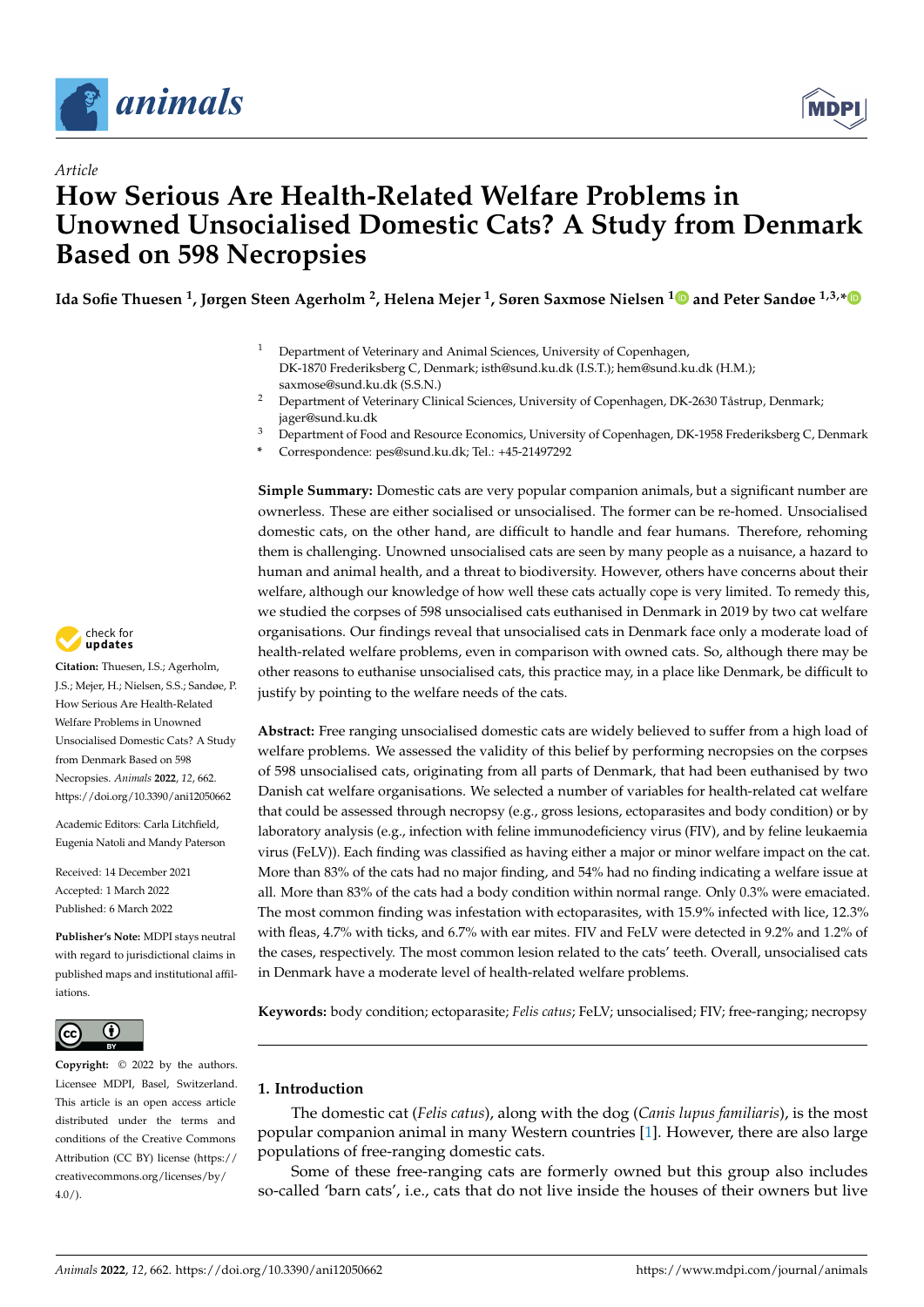in outbuildings such as stables, barns, and garages, and may be provided with food and water. What these cats have in common is that they are typically socialised to humans and can go into shelters and be rehomed if desired.

However, some free-ranging cats are unsocialised. These animals are usually difficult to handle, fear humans and cannot be placed in a typical private home [\[2\]](#page-11-1)—which is not to say that they cannot attach to individual humans [\[3\]](#page-12-0). They are sometimes referred to as 'feral cats', but it should be noted that cats of this sort typically are not feral in the biological sense applied to semi-wild animals living independently of humans [\[2\]](#page-11-1). Rather they tend to live close to humans, on whom they depend to some extent for food—some of which comes from scavenging garbage and other anthropogenic left-overs [\[4\]](#page-12-1). The parents of the cats may be unsocialised or socialised.

Unowned unsocialised domestic cats can be, and often are, regarded as a problem for several reasons. They are seen by many people as a nuisance, because they dig and spread their faeces in gardens and public places, and because they can be noisy and scare or harm companion cats with outdoor access [\[5\]](#page-12-2). They may also be looked upon as a health hazard, because they are potential transmitters of infectious agents to wild and domestic animals, and to humans [\[2\]](#page-11-1). Last, but not least, the unsocialised cats are regarded by some as a threat to nature and biodiversity, mainly because they are predators [\[6\]](#page-12-3), and this perception persists even though some of the very strong claims made in this regard have been criticised [\[7\]](#page-12-4).

On the other hand, there is widespread concern about the welfare of unsocialised cats, and a growing number of animal welfare NGOs are working to improve their welfare through various initiatives. For example, efforts are made to promote strategies for the control of unowned unsocialised cat populations involving no, or limited, killing of the cats, notably through support for programmes of 'trap, neuter and return' (TNR) [\[2\]](#page-11-1). These initiatives are not extensive, however, and in many countries the cats are more likely simply to be euthanised, because this is relatively cost-effective—at least, in the short term—and because there is a perception that the cats may be better off dead than being left to fend for themselves.

Evidence-based knowledge and understanding of how unsocialised cats fare is currently limited. In a focused literature search we identified 15 studies that directly or indirectly focus on the welfare of unsocialised cats, from Australia [\[4\]](#page-12-1), Belgium [\[8,](#page-12-5)[9\]](#page-12-6), Canada [\[10\]](#page-12-7), Israel [\[11\]](#page-12-8), Iran [\[12\]](#page-12-9), Italy [\[13\]](#page-12-10), France [\[14\]](#page-12-11), Japan [\[15,](#page-12-12)[16\]](#page-12-13), Malaysia [\[17\]](#page-12-14), Mexico [\[18\]](#page-12-15), Puerto Rico [\[19\]](#page-12-16), and the USA [\[10](#page-12-7)[,20](#page-12-17)[,21\]](#page-12-18). These differed in their methodologies: three used visual observation of the cats (which was sometimes supplemented with photo or video capture) [\[15,](#page-12-12)[16,](#page-12-13)[19\]](#page-12-16), one was based on questionnaires completed by feeding hosts [\[11\]](#page-12-8), six examined the animals and/or took blood samples from them during anaesthesia, mostly as part of a TNR programme [\[8](#page-12-5)[,10](#page-12-7)[,13](#page-12-10)[,14](#page-12-11)[,20,](#page-12-17)[21\]](#page-12-18), and four investigated only, or mainly, euthanised cats [\[4](#page-12-1)[,12,](#page-12-9)[17,](#page-12-14)[18\]](#page-12-15). One, based on TNR [\[9\]](#page-12-6), also included necropsy of euthanised cats.

Nearly all the studies lacked a clear focus on unsocialised cats and their welfare. Some explicitly included a range of different kinds of cats, including owned companion animals. Even in the studies with a focus on free-ranging cats, clear distinctions were rarely drawn between socialised and unsocialised unowned cats. Also, some of the studies looked at managed unsocialised cats from 'cat colonies'.

In addition, many of the studies were not focused on cat welfare as such. They investigated the unowned cats as potential vectors of viral disease [\[8](#page-12-5)[–10](#page-12-7)[,14](#page-12-11)[,21\]](#page-12-18) or parasites [\[12](#page-12-9)[,17](#page-12-14)[,18](#page-12-15)[,20\]](#page-12-17). One study [\[13\]](#page-12-10) focused narrowly on *otitis externa* and used unowned cats mainly to study the disease and assess the risks to companion cats with outdoor access.

The remaining five studies, which did have a clear focus on the welfare of unowned cats [\[4,](#page-12-1)[11,](#page-12-8)[15,](#page-12-12)[16,](#page-12-13)[19\]](#page-12-16), presented very different conclusions to which we will return in the discussion. All five had two main limitations: (1) nearly all the cats were from urban areas, and (2) the extent to which the cats were socialised or unsocialised was unclear.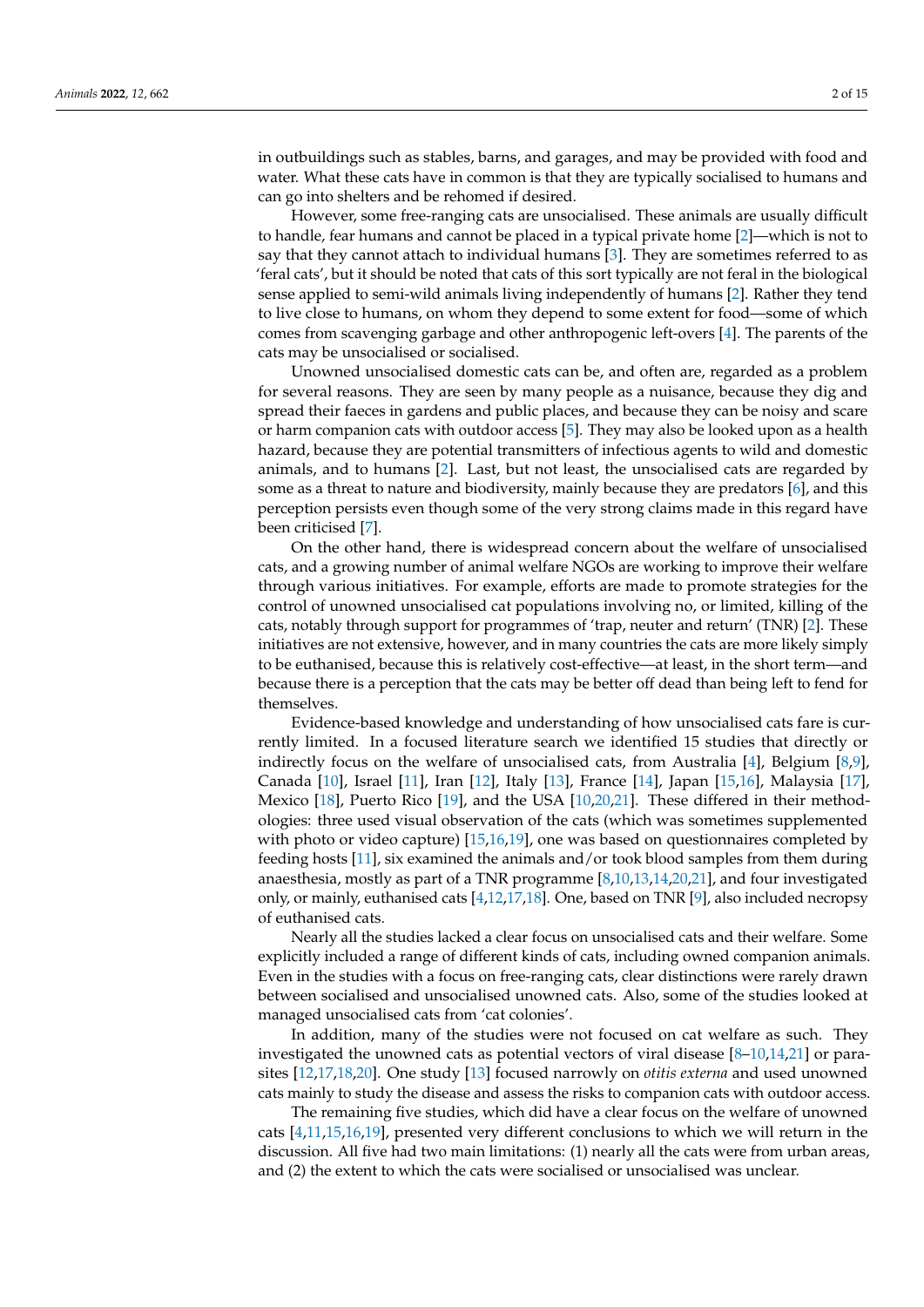We have attempted to avoid these limitations of previous studies in the current investigation. First, we obtained a large number of unsocialised cat corpses. Secondly, we focused throughout on their welfare. Since the cats were already euthanised when we received them, we could not study all parameters of relevance to welfare assessment. Notably, we were unable to assess behavioural evidence of positive or negative welfare, and also unable to look at environmental factors that may give rise to various kinds of discomfort in the cats. However, we studied two of the four domains, health and nutrition, which, according the influential Five Domains Model of animal welfare [\[22\]](#page-12-19), can affect the mental state of an animal. For brevity, we here combine these under the label 'health related welfare'.

Thus, we undertook a study of unsocialised domestic cats in Denmark based on necropsy and subsequent analysis of parameters of relevance to the assessment of an animal's health-related welfare.

#### **2. Materials and Methods**

The cats were supplied by two Danish animal welfare non-governmental organisations (NGOs): Dansk Dyreværn Århus, which covered the area in and around the city of Aarhus, and Kattens Værn, which has agreements with 45/98 of the Danish municipalities on the capture of unsocialised cats.

Danish national legislation permits cats with no owner or whose owners cannot be found, to be caught and euthanised provided this is done under the supervision of a veterinarian and is permitted by the local municipality where it takes place. Trained staff working for NGOs (so-called "cat inspectors") are authorised to trap such cats when citizens in the municipalities make complaints.

In 2019, the total number of cats captured by cat inspectors from Kattens Værn was 5775. Of these, 7.9% went into a TNR programme, where local feeding hosts took responsibility for the cats. Note that only a small number of the cats caught could go into a TNR programme due to very restrictive Danish regulations for releasing of cats. Lactating cats without their kittens, accounting for 1.4%, were released, and 20% were socialised and ended up either in a shelter for adoption or were returned to their owners. However, 64.9% were based on their behaviour classified as unsocialised, not eligible for TNR, and were euthanised. Where there was a degree of uncertainty, the cats were taken to a shelter for observation for 1–2 weeks. Only cats showing clear behavioural signs of being unsocialised were euthanised on the spot. Thus, in total 3747 unsocialised cats were euthanised in 2019 (personal communication, Lone Nielsen, former CEO of Kattens Værn).

During the study period (1 February to 15 September 2019) approximately 800 of these 3747 cats were collected with the aim of ensuring geographical representation across Denmark (except the islands not connected to the mainland by bridge). Initially, each cat was anesthetised with an intramuscular injection of a mixture of tiletamin hydrochloride and zolazepam hydrochloride (Zoletil Vet, Virbac, Kolding, Denmark). To facilitate this the foam rubber-covered roof of the trap was pressed against the cat to immobilise it. The cat was then left in the trap and watched until fully anesthetised. Following this it was removed from the trap and euthanised by intracardial injection of an overdose of pentobarbital. Death was confirmed by auscultation of the heart. The procedure was performed by veterinary-trained cat inspectors. Once death had occurred, the cats were placed in black plastic bags, which were subsequently labelled with zip codes and stored in freezers (–20 to –30 °C) by the cat inspectors. The cats were categorised as belonging to one of the following five NUTS-2 regions: The North Denmark Region, The Central Denmark Region, The Region of Southern Denmark, The Region Zealand, and The Capital Region of Denmark [\[23\]](#page-12-20). We aimed to ensure an even distribution among the regions, but otherwise the collection was random. For capacity reasons, only 598 of the cats were included in the study. Because all were placed in black plastic bags before sampling, the state of each cat was considered blinded to the person selecting the cats for necropsy (I.S.T.). Each cat was assigned an identification number.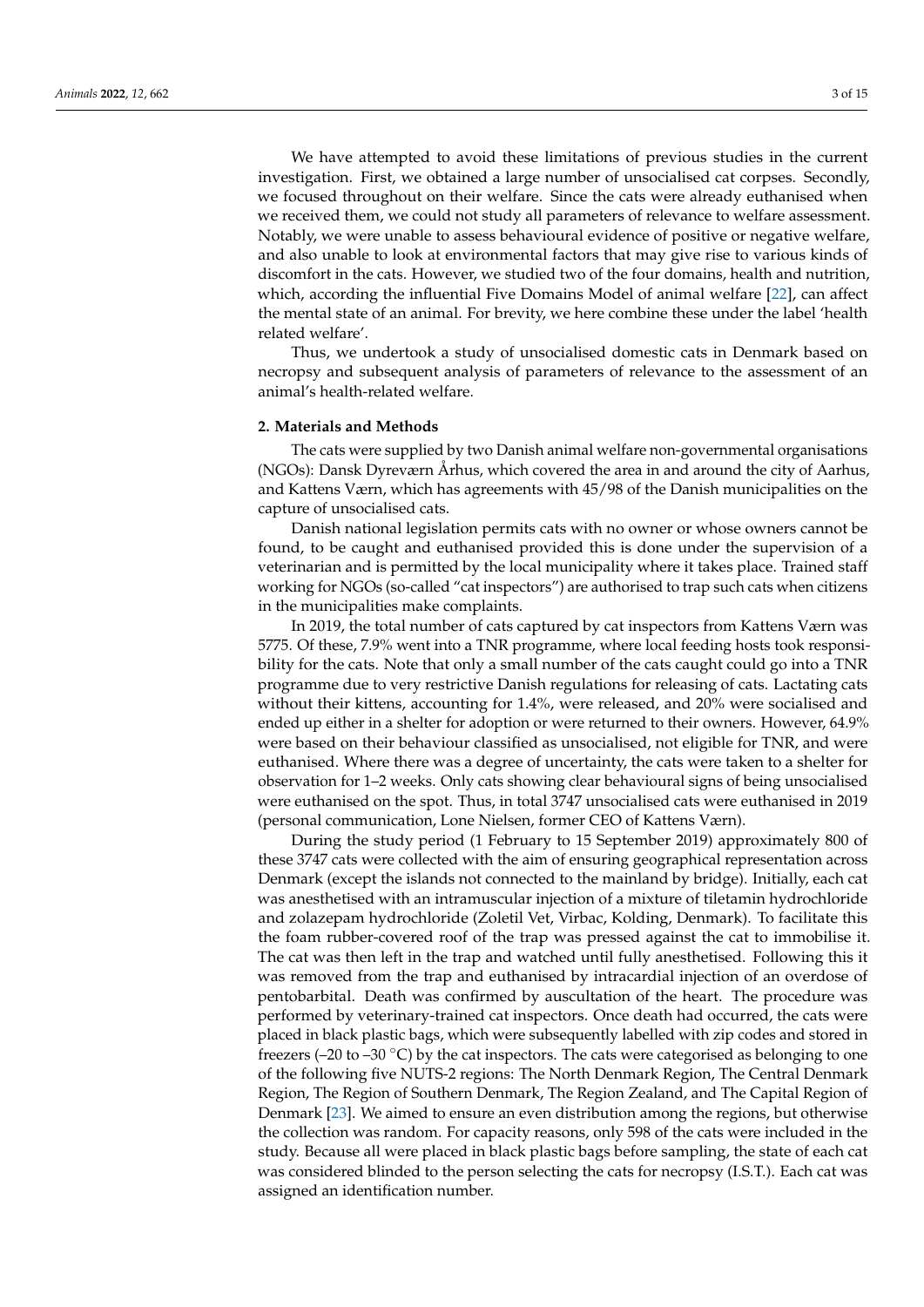It should be stressed that the cats involved in the present study would have been euthanised whether we had conducted our study or not, and that the project therefore had no direct or indirect impact on decisions about cat euthanasia.

For human health and safety reasons, all the cats were frozen for at least 72 h at  $-80^{\circ}$ C to deactivate any eggs of the zoonotic parasite, *Echinoccus multilocularis*. The carcasses were then examined after thawing. The post-mortem examination proceeded in four steps: (1) sampling of ectoparasites, (2) age estimation, (3) necropsy, and (4) follow-up laboratory analyses. The same observer (I.S.T.) scored all cats.

#### *2.1. Examination for Ectoparasites*

To collect any lice and fleas the carcass was held over a white A4 sheet of paper, and the fur was scratched, using fingers, 8 times down the back, 8 times on each side, 8 times on the hind part and 8 times on the neck. The plastic bag in which the cat had been kept during storage/freezing was also emptied over the paper. Parasites and debris were collected from the paper with a 4–5 cm  $\times$  1.8 cm piece of transparent tape, which was placed on a microscope slide ( $76 \times 26$  mm). The surface of each cat was also examined visually for ticks that were removed manually for identification.

To detect ear mites, cerumen was collected from both ears using a separate cotton swab for each ear. The swabs were incubated in 10% KOH for 24 h to dissolve the cerumen before the sample was examined under the dissection microscope. In samples with large amounts of cerumen, the cerumen was mechanically manipulated to accelerate the dissolving process.

Ectoparasites were examined and identified [\[24](#page-12-21)[–27\]](#page-12-22) using a dissection microscope at 16–80× magnification. Cats were registered as positive for a particular parasite if at least one specimen was detected; otherwise they were registered as negative.

The recovered ectoparasites were counted for all cats, except four that were so heavily contaminated with a mixture of blood, urine and thawing fluid, spread in the fur, that checking for fleas and lice was not practicable. These cats were still examined for ticks, however. Time limitations also meant that only 60% of the cats were examined for ear mites.

#### *2.2. Age Estimation*

Age was recorded as either juvenile or adult based on the presence (juvenile) or absence (adult) of juvenile teeth.

#### *2.3. Necropsy*

All necropsies were performed by I.S.T., sometimes aided by veterinary students under supervision of I.S.T. The carcass was placed on its back and an incision was made through the skin in the ventral midline from the mandibular angle to the penis (males) or vulva (females). The skin on the medial side of the limbs was transected with the incisions proceeding from the midline to the middle of the metacarpus/metatarsus. The skin was then detached from the underlying structures, so that it was only attached along the back of the carcass. A section was then made in the ventral midline of the abdominal wall to allow the internal organs to be inspected, and the thorax was opened by clipping the ribs with a scissor.

The sex was recorded as intact female, intact male, neutered female or neutered male, and females were classified as pregnant or non-pregnant following inspection of the uterus.

The amount of subcutaneous, thoracic and abdominal fat was assessed, and the body condition categorised as emaciated, thin, normal, moderately overweight, or obese. Emaciated cats completely lacked bodyfat and had serous fat atrophy of, for example, the coronary fat. Thin cats had mainly abdominal fat with only a sparse amount of subcutaneous and thoracic fat. Cats with moderate overweight had abdominal, thoracic and subcutaneous fat. Obese cats had abundance abdominal, thoracic and subcutaneous fat.

A necropsy was performed, except that the central nervous system was not inspected. The necropsy included inspection and palpation of all organs and the opening of the ventri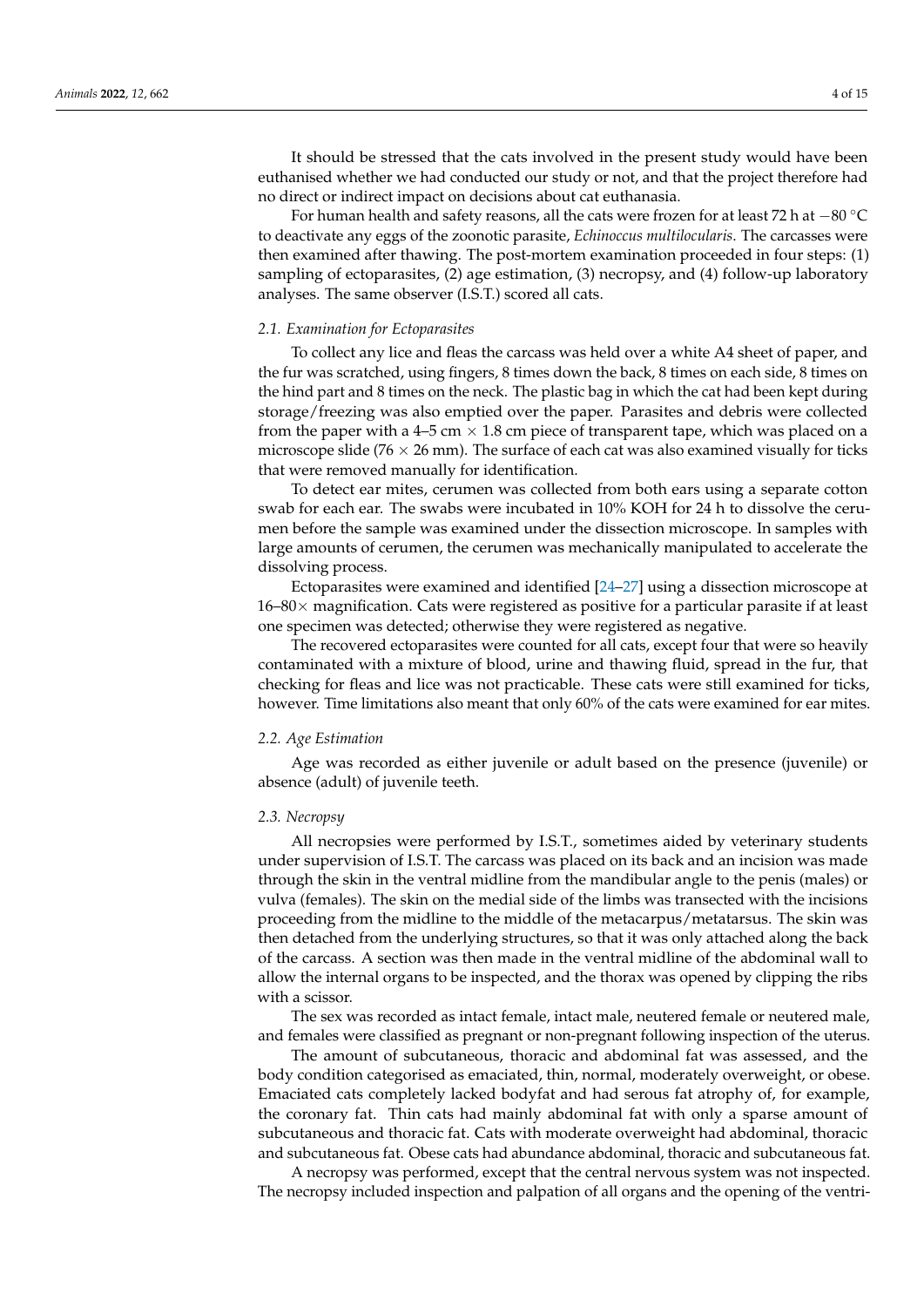cle, lungs, heart, kidneys, spleen, liver, pancreas, uterus, bladder and joints in accordance with Jensen et al. [\[28\]](#page-12-23). Histopathology was not undertaken due to complications arising from freeze-thaw artefacts.

## *2.4. FIV/FeLV Testing*

Before the completed thawing of a carcass, a 2–3 cm piece of the femur (diaphysis) was sampled using an oscillating saw (Aesculap, Inc., Center Valley, PA, USA). Between each cat the blade was cleaned and then disinfected for 2 min with Virkon S (Antec International Limited, Sudbury, UK) and 2 min with 70% ethanol. The femoral specimen was transferred to a 25 mL tube and stored at −80 °C until being shipped to a laboratory (LABOKLIN, Bad Kissingen, Germany) for testing. The testing used real time polymerase chain reaction methods modified from Klein et al. [\[29\]](#page-13-0) for FIV and Langhammer et al. [\[30\]](#page-13-1) for FeLV. Cats were then recorded as either positive or negative for each virus.

#### *2.5. Classification of Findings Regarding Their Expected Impact on Cat Welfare*

To estimate the impact of each finding on the cat's overall welfare, abnormal findings were divided into those with what was expected to be a limited, or 'minor', impact and those with what was expected to be a more severe, or 'major', impact on the cat. Normal findings were categorised as 'none'. As the present study did not include clinical examination or observation of the cats before euthanasia, impacts were determined only by post-mortem findings and were, therefore, to a certain extent hypothetical. The criteria against which findings were grouped into the welfare impacts none, minor and major are shown in Table [1.](#page-4-0)

| <b>Type of Finding</b> |              | <b>Expected Impact on the Cat's Welfare</b> |                           |                        |  |
|------------------------|--------------|---------------------------------------------|---------------------------|------------------------|--|
|                        |              | None                                        | Minor                     | Major                  |  |
| Body condition         |              | Normal, moderate<br>overweight              | Thin                      | Emaciated, obese       |  |
| Viral infections       | <b>FIV</b>   | Negative                                    | Positive, no FIV lesions  | Positive, FIV lesions  |  |
|                        | FeLV         | Negative                                    | Positive, no FeLV lesions | Positive, FeLV lesions |  |
| Gross lesions          |              | None                                        | Scored case-by-case       |                        |  |
| Ectoparasitic load     | Lice         | $\overline{0}$                              | $1 - 10$                  | >11                    |  |
|                        | Fleas        | $\Omega$                                    | $1 - 20$                  | $\geq$ 21              |  |
|                        | <b>Ticks</b> | $\overline{0}$                              | $1 - 10$                  | >11                    |  |
|                        | Ear mites    | $\overline{0}$                              | $1 - 10$                  | >11                    |  |

<span id="page-4-0"></span>**Table 1.** Classification of findings in terms of expected impact on animal welfare.

FIV: feline immunodeficiency virus; FeLV: feline leukaemia virus.

Cats with normal amounts of body fat were classified as having no weight related welfare problem. Cats with moderate overweight were included in the group with no weight related welfare problems because while moderate overweight may be seen as a risk for problems linked to obesity in cats living with human owners [\[31\]](#page-13-2), in free-ranging unsocialised cats it can serve as a buffer preventing the cats from entering a catabolic state [\[32\]](#page-13-3). On the other hand, being thin but not emaciated was classified as a minor problem for the cats, because unsocialised cats in this body condition are less well equipped than heavier cats to deal with food shortage. That emaciated or obese cats have significant welfare impairment is well documented in the literature [\[33\]](#page-13-4).

Lesions were scored on a case-by-case basis. The rationale for each scoring is given in the Section [3.](#page-5-0)

Testing positive for either FIV or FeLV was considered a minor welfare impact if no corresponding lesions were observed. Cats can be latent carriers of FIV and FeLV without clinical signs and no known impact on welfare [\[34,](#page-13-5)[35\]](#page-13-6). However, the welfare impacts on the cats were grouped as major, if lesions were present, i.e., if the cat was diseased.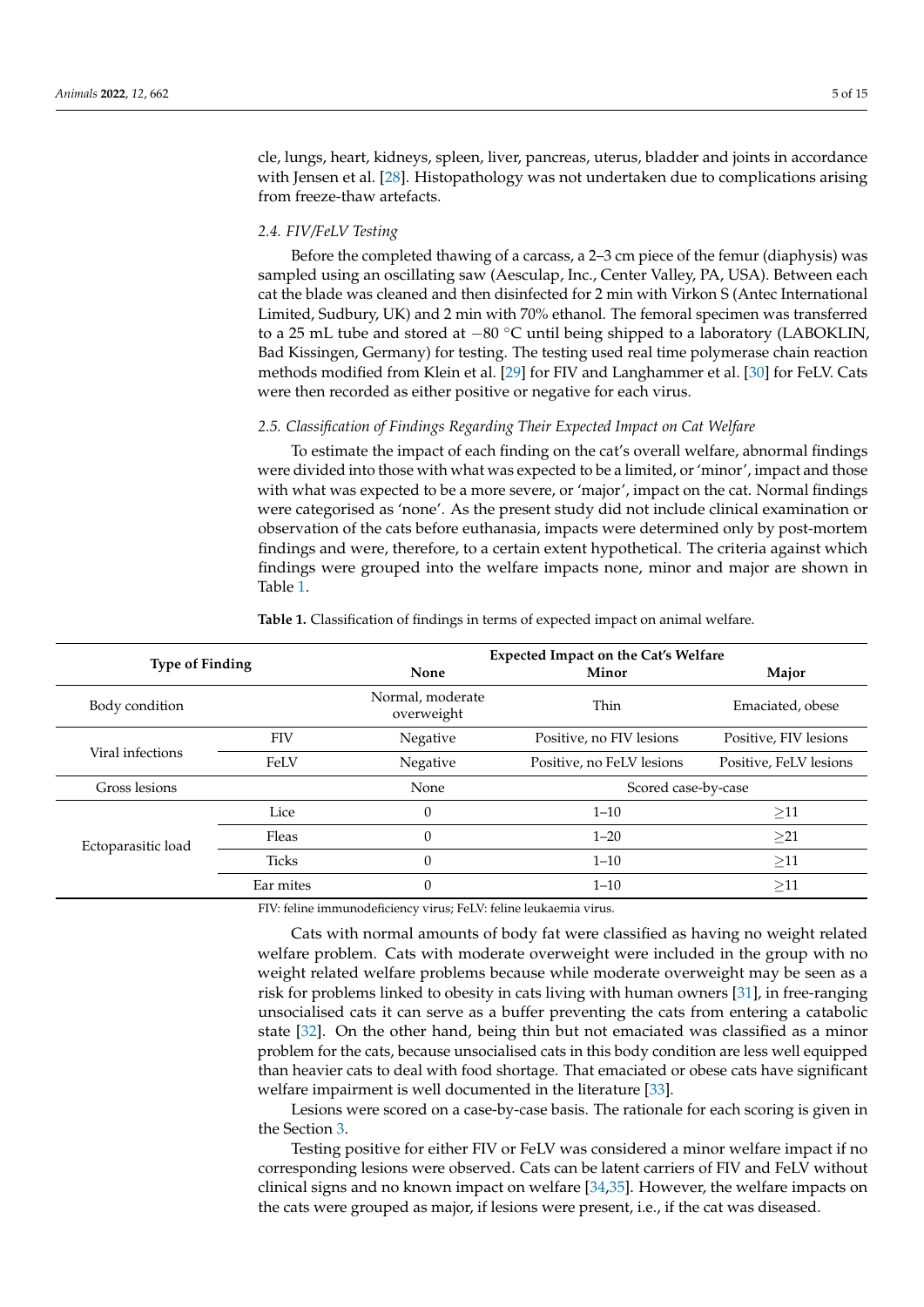Cats were grouped into minor and major for all ectoparasites based on numbers of parasites observed. The severity of flea and tick infestations was defined in line with previous recommendations [\[36\]](#page-13-7). Thus, the cat flea feeds on blood and is a common cause of hypersensitivity dermatitis and scratching in cats [\[37\]](#page-13-8). Individual fleas may not persist long due to cats' natural grooming behaviour [\[38\]](#page-13-9), but fleas ingested through grooming do potentially transmit a range of pathogens [\[39\]](#page-13-10). This may also happen during the ticks' blood meal [\[40\]](#page-13-11), but we do not know how widespread the pathogens are and how frequent a cause of disease they are in Denmark. Guidelines have not been defined for lice and ear mites, and severity was therefore arbitrarily classified here based on the range of the infestation levels. Lice may cause dermatitis, itching and alopecia, and they can be highly irritating to the host as a result of their movement through the fur [\[41\]](#page-13-12). Ear mites may cause *otitis externa* [\[13\]](#page-12-10), but the severity of clinical signs may not be clearly linked to infestation levels [\[42\]](#page-13-13). This may in part reflect the fact that complete recovery of all mites from the ears is difficult. We therefore decided to apply, for both parasites, a conservative severity scale equal to that for the ticks.

### *2.6. Statistical Analyses*

Prevalence for each finding was calculated, and the resulting number of major and total findings per cat were then summarised. For example, a cat with a lice count >10 and no teeth would have had two major findings, while a cat with FIV and a lice count >10 would have had one major and two total findings.

As mentioned above, there were missing values for some conditions. Imputation was performed, using the mice-package in R [\[43\]](#page-13-14), by sampling from existing values using the distribution in data. The imputed data were used to summarise the number of minor and major findings per cat, and not to provide estimates on individual cats. Prevalence estimates were provided with 95% confidence intervals, using the binconf()-function in R with the Wilson method [\[44\]](#page-13-15).

#### <span id="page-5-0"></span>**3. Results**

#### *3.1. Study Population*

Demographic data on the necropsied cats are shown in Table [2.](#page-5-1) The majority (81%) were categorised as adult, with an almost equal prevalence of males and females. Just 11% of the cats had been neutered. Among the intact females, 31% were recorded as pregnant (Table [2\)](#page-5-1).

| Factor                        | Level                      | Frequency $(\%)$ |
|-------------------------------|----------------------------|------------------|
|                               | Capital Region of Denmark  | $38(6.4\%)$      |
|                               | Central Denmark Region     | $127(21.2\%)$    |
|                               | Region of Northern Denmark | 98 (16.4%)       |
| Geography                     | Region of Southern Denmark | $162(27.1\%)$    |
|                               | Region Zealand             | $171(28.6\%)$    |
|                               | Unknown                    | $2(0.3\%)$       |
|                               | Adults                     | $485(81.1\%)$    |
| Age                           | Juveniles <sup>#</sup>     | 113 (18.9%)      |
| Gestation <sup>*</sup>        | Pregnant                   | $81(31.4\%)$     |
|                               | Not pregnant               | $177(68.6\%)$    |
|                               | Female—intact              | 258 (43.1%)      |
|                               | Male—intact                | 276 (46.2%)      |
| Sex and neutralisation status | Female-neutered            | 39 $(6.5\%)$     |
|                               | Male—neutered              | $25(4.2\%)$      |

<span id="page-5-1"></span>**Table 2.** Demography and other population data of the 598 necropsied unsocialised cats.

# including 11 suckling kittens that were euthanised together with their dams; \* data only for intact females (population at risk).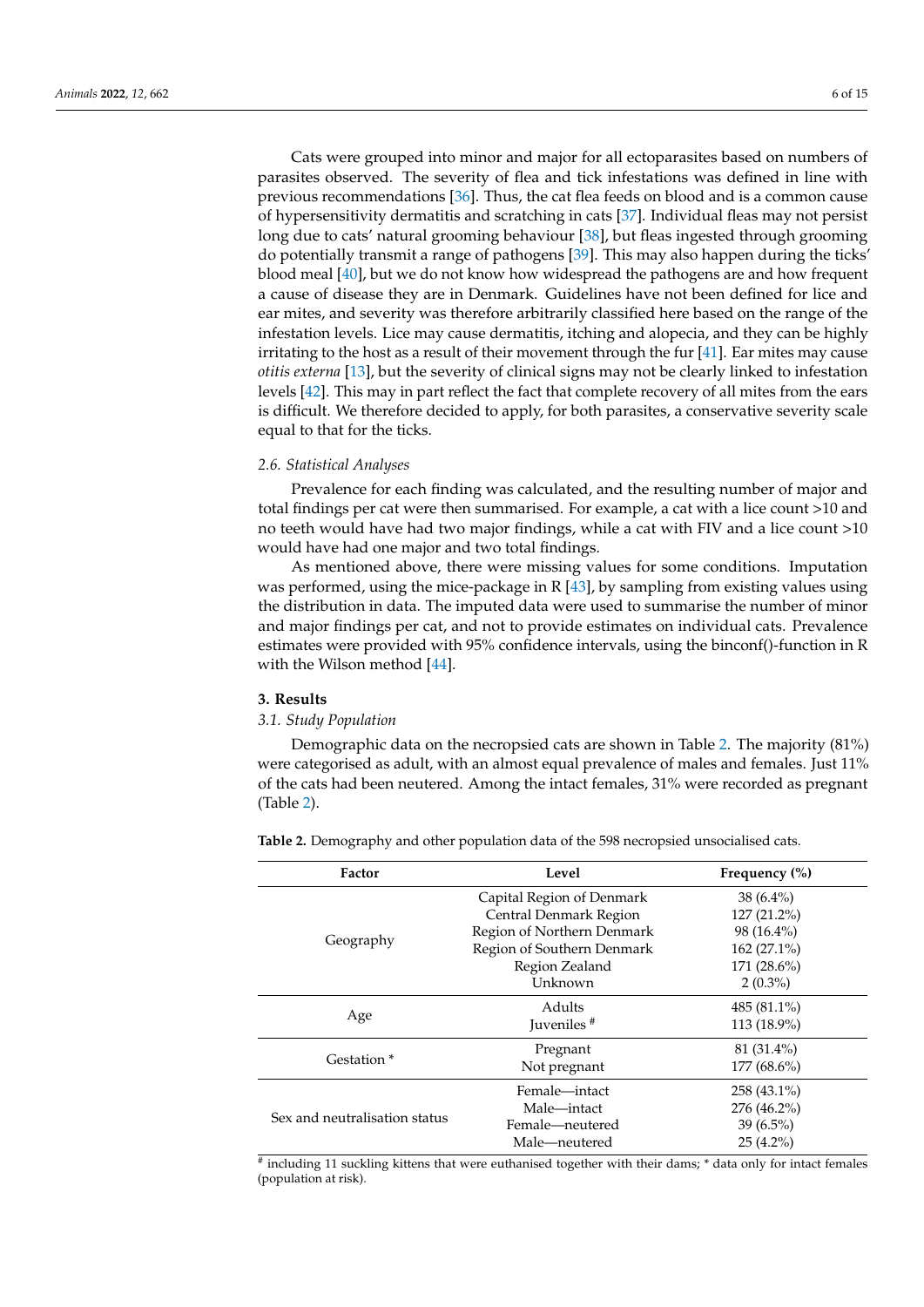# *3.2. Post-Mortem Findings*

Determination of body condition showed that only two cats (0.3%) were emaciated. Most of the animals (83.1%) had normal body condition, while 11% were scored as 'thin' and 5.5% as moderately overweight (Table [3\)](#page-6-0).

<span id="page-6-0"></span>**Table 3.** Prevalence with associated 95% confidence interval (95% CI) for each welfare condition for 598 unsocialised cats in Denmark in 2019.

| Condition                        | Level                                                          | Number and Frequency (%) | 95% CI     |
|----------------------------------|----------------------------------------------------------------|--------------------------|------------|
|                                  | Obese                                                          | $0(0\%)$                 | 0.0; 0.6   |
|                                  | Moderate overweight                                            | 33 (5.5%)                | 4.0; 7.6   |
| Body condition                   | Normal                                                         | 497 (83.1%)              | 79.9; 85.9 |
|                                  | Thin                                                           | $66(11.0\%)$             | 8.8; 13.8  |
|                                  | Emaciated                                                      | $2(0.3\%)$               | 0.1; 1.2   |
|                                  | Negative                                                       | 536 (90.7%)              | 88.1; 92.8 |
| Feline immune-deficiency virus * | Positive                                                       | 55 (9.3%)                | 7.2; 11.9  |
|                                  | Not tested                                                     | $7(1.2\%)$               |            |
|                                  | Negative                                                       | 584 (98.8%)              | 97.6; 99.4 |
| Feline leukaemia virus *         | Positive                                                       | $7(1.2\%)$               | 0.6; 2.4   |
|                                  | Not tested                                                     | $7(1.2\%)$               |            |
|                                  | Normal                                                         | 553 (92.5%)              | 90.1; 94.3 |
|                                  | Renal infarcts, unilateral hypo- or dysplasia, focal           |                          |            |
| Urogenital system                | cortical fibrosis, urolithiasis in females, heterogenous       | 36 $(6.0\%)$             | 4.4; 8.2   |
|                                  | urine<br>Urolithiasis in males, polycystic kidneys,            |                          |            |
|                                  | hydronephrosis                                                 | $9(1.5\%)$               | 0.8; 2.8   |
|                                  | Normal                                                         | 499 (83.4%)              | 80.3; 86.2 |
|                                  | Loss of incisors,                                              | $33(5.5\%)$              | 4.0; 7.6   |
| Oral cavity                      | loss of molars, premolars or canines Damage to any             | 66 (11.0%)               | 8.8; 13.8  |
|                                  | tooth                                                          |                          |            |
|                                  | Normal                                                         | 585 (97.8%)              | 96.3; 98.7 |
|                                  | Enlarged mesenteric lymph nodes, abdominal hernia              | $6(1.0\%)$               | 0.5; 2.2   |
| Lower gastro-intestinal tract    | Diarrhoea, obstructive foreign bodies, diaphragmatic<br>hernia | $7(0.6\%)$               | 0.4; 2.4   |
|                                  | Normal                                                         | 595 (99.5%)              | 98.5; 99.8 |
| Respiratory system               | Enlarged lymph nodes                                           | $3(0.5\%)$               | 0.2; 1.5   |
|                                  | Other findings                                                 | $0(0.0\%)$               | 0.0; 0.6   |
|                                  | Normal                                                         | 574 (96.0%)              | 94.1; 97.3 |
| Skin                             | Ulcerations (often bites), alopecia, othaematoma               | 22 (3.7%)                | 2.4; 5.5   |
|                                  | Larger ulcerations                                             | $2(0.3\%)$               | 0.1; 1.2   |
|                                  | Normal                                                         | 577 (96.5%)              | 94.7; 97.7 |
| Liver                            | Steatosis, focal fibrosis                                      | $21(3.5\%)$              | 2.3; 5.3   |
|                                  | Other findings                                                 | $0(0.0\%)$               | 0.0; 0.6   |
|                                  | Normal                                                         | 587 (98.2%)              | 96.7; 99.0 |
| Skeleton                         | Healed fractures                                               | $3(0.5\%)$               | 0.2; 1.5   |
|                                  | Loss of tail, loss of antebrachium, other fractures            | $8(1.3\%)$               | 0.7; 2.6   |
|                                  | $\theta$                                                       | 499 (84.1%)              | 81.0; 86.9 |
| Lice                             | $1 - 10$                                                       | 77 (13.0%)               | 10.5; 15.9 |
|                                  | >10                                                            | $17(2.9\%)$              | 1.8; 4.5   |
|                                  | Not tested                                                     | $5(0.8\%)$               |            |
|                                  | $\overline{0}$                                                 | 520 (87.7%)              | 84.8; 90.1 |
| Fleas                            | $1 - 20$                                                       | 73 (12.3%)               | 9.9; 15.2  |
|                                  | Not tested                                                     | $5(0.8\%)$               |            |
|                                  | $\boldsymbol{0}$                                               | 570 (96.1%)              | 94.2; 97.4 |
| <b>Ticks</b>                     | $1 - 10$                                                       | 23 (3.9%)                | 2.6; 5.8   |
|                                  | Not tested                                                     | $5(0.8\%)$               |            |
|                                  | $\overline{0}$                                                 | 335 (93.3%)              | 52.0; 59.9 |
| Ear mites                        | $1 - 10$                                                       | $22(6.1\%)$              | 2.4; 5.5   |
|                                  | >10                                                            | $2(0.6\%)$               | 0.2; 2.0   |
|                                  | Not tested                                                     | 239 (40.0%)              |            |

\* Only 591 cats were tested, as 7 samples were lost in a freezer breakdown.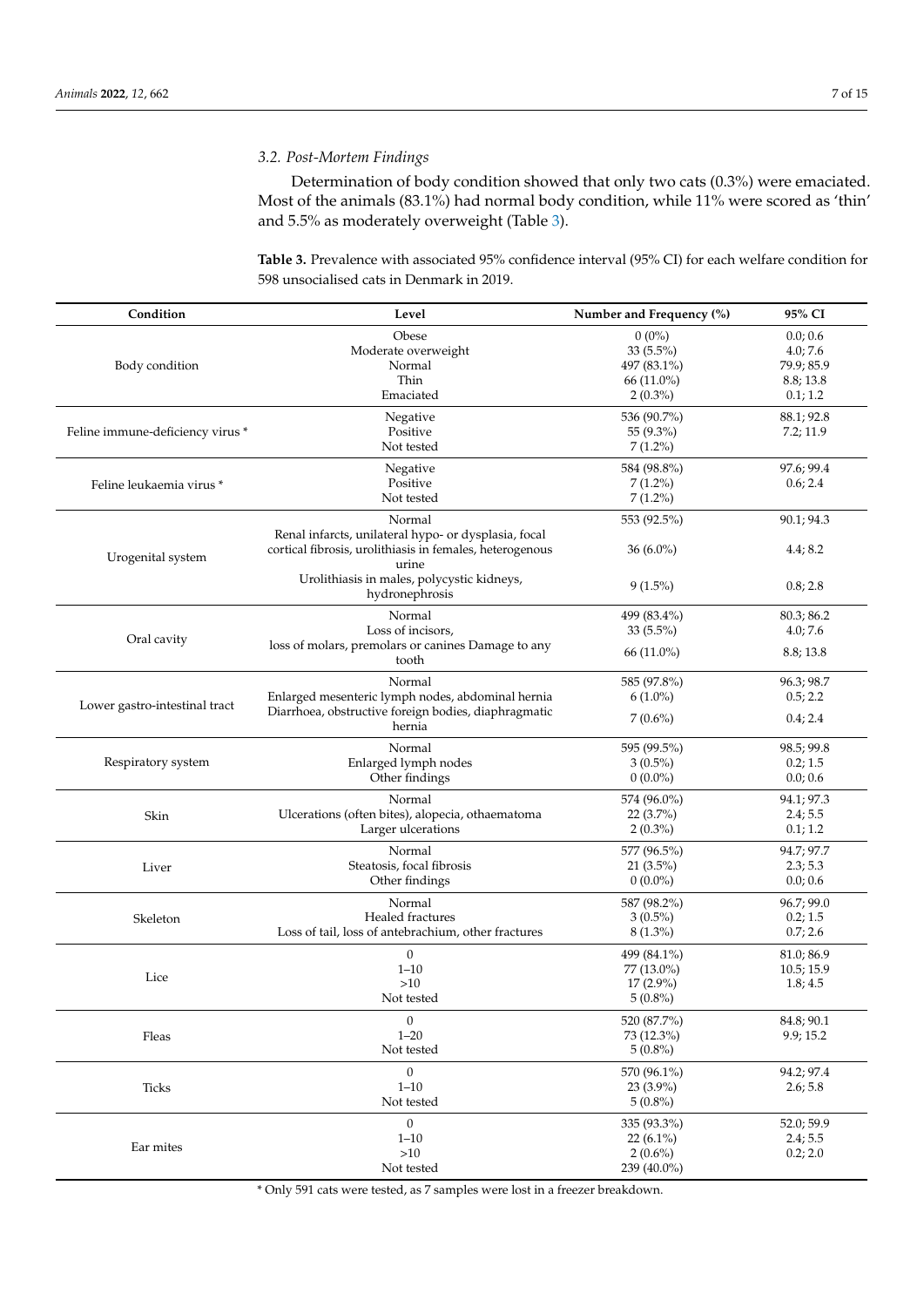Examination for FIV and FeLV showed that these infections were not very common, with 9.3% and 1.2% positive cases, respectively (Table [3\)](#page-6-0).

Gross lesions were present in 172 cases (29%). Lesions were most common in the teeth (17%) in the form of lost or broken teeth. Bone fractures, which were uncommon, included multiple acute rib fractures  $(n = 1)$ , absence of distal parts of the left/right antebrachium  $(n = 1)$  and loss of part of the tail  $(n = 3)$ . Lesions that had caused amputation were associated with the development of an inflamed granulation tissue at the amputation site. Lesions in the internal organs (*n* = 82) consisted of a variety of pathological conditions, including hepatic steatosis, chronic renal infarcts and other focal or localised fibrotic lesions, unilateral renal hypoplasia or dysplasia or hydronephrosis with contralateral renal hyperplasia, urolithiasis (no cases with obstruction), polycystic kidneys, diaphragmatic intestinal hernia and a case of foreign body in the ventricle (Table [3\)](#page-6-0).

The fur of four cats was significantly contaminated with a mixture of blood, urine and thawing fluid. These cats were submitted as pairs in two plastic bags. The necropsy did not reveal a specific cause of bleeding but indicated that the blood had oozed from the nose of one cat in each pair. Bleeding from the nose sometimes accompanies euthanasia (personal information, cat inspector Jan Flesborg). As no lesions were present that could explain the presence of blood, we concluded that oozing of blood from nose was a post mortem event.

The most common ectoparasites were cat-chewing lice (*Felicola subrostratus*) and fleas at 15.9% and 12.3%, respectively. The fleas were made up of 71% cat fleas (*Ctenocephalides felis*) and 29% fleas belonging to the subfamily Ceratophyllinae (e.g., bird fleas). Ear mites (*Otodectes cynotis*) were only detected on 6.7% of the cats, and 3.9% of the cats had ticks (*Ixodes ricinus*). Median infestation intensities were 3 lice (max. 79), 1 flea (max. 12), 2 ear mites (max. 17) and 1 tick (max. 4) per cat (Table [3\)](#page-6-0). Tick stages included 9 larvae, 2 nymphs and 17 adults.

#### *3.3. Welfare Classifications of Post-Mortem Findings*

In accordance with our welfare classification, 0.3% of cats were classified as having a major problem relating to their body condition because they were emaciated, and 11% were classified as having a minor problem because they were thin.

None of the cats that tested positive for FIV or FeLV had developed lesions consistent with these infections, and these infections were therefore considered to have had minor welfare impact on the cat.

The lesions that were detected were scored case-by-case. Unilateral hydronephrosis was recorded as major, since hydronephrosis may be painful [\[45\]](#page-13-16). Urolithiasis was treated as major in males, but minor in females due to the risk of males developing urethral obstruction. This difference of classification was applied even in cases where no obstruction was actually present. Broken or lost molars, premolars or canines were taken to have a major impact on welfare, while loss of incisors was considered minor. Chronic and focal/localised lesions were generally classified as minor, and acute, chronic active and widespread lesions as major. Diaphragmatic hernia was recorded as a major welfare issue because the displacement of intestines into the thorax compromises respiration. By contrast, non-incarcerated abdominal hernia was recorded as minor. Diarrhoea was recorded as major because its sequelae (e.g., dehydration and acidosis) may lead to severe problems and even, in the case of kittens, be fatal [\[46\]](#page-13-17). All persistent or acute bone fractures were recorded as major to reflect the pain with which they are normally associated [\[47\]](#page-13-18), while healed chronic lesions were considered minor. Most lesions of the internal organs were considered to have a minor impact on welfare, but lesions like hydronephrosis, urolithiasis (in males), and polycystic kidneys, diaphragmatic intestinal hernia and a case of foreign body in the stomach, were categorised as having a major impact.

As regards parasite infestations, only lice and ear mites were found at levels considered to have a major impact on welfare. Severe infestations ranged from 11–79 lice and 11–17 ear mites.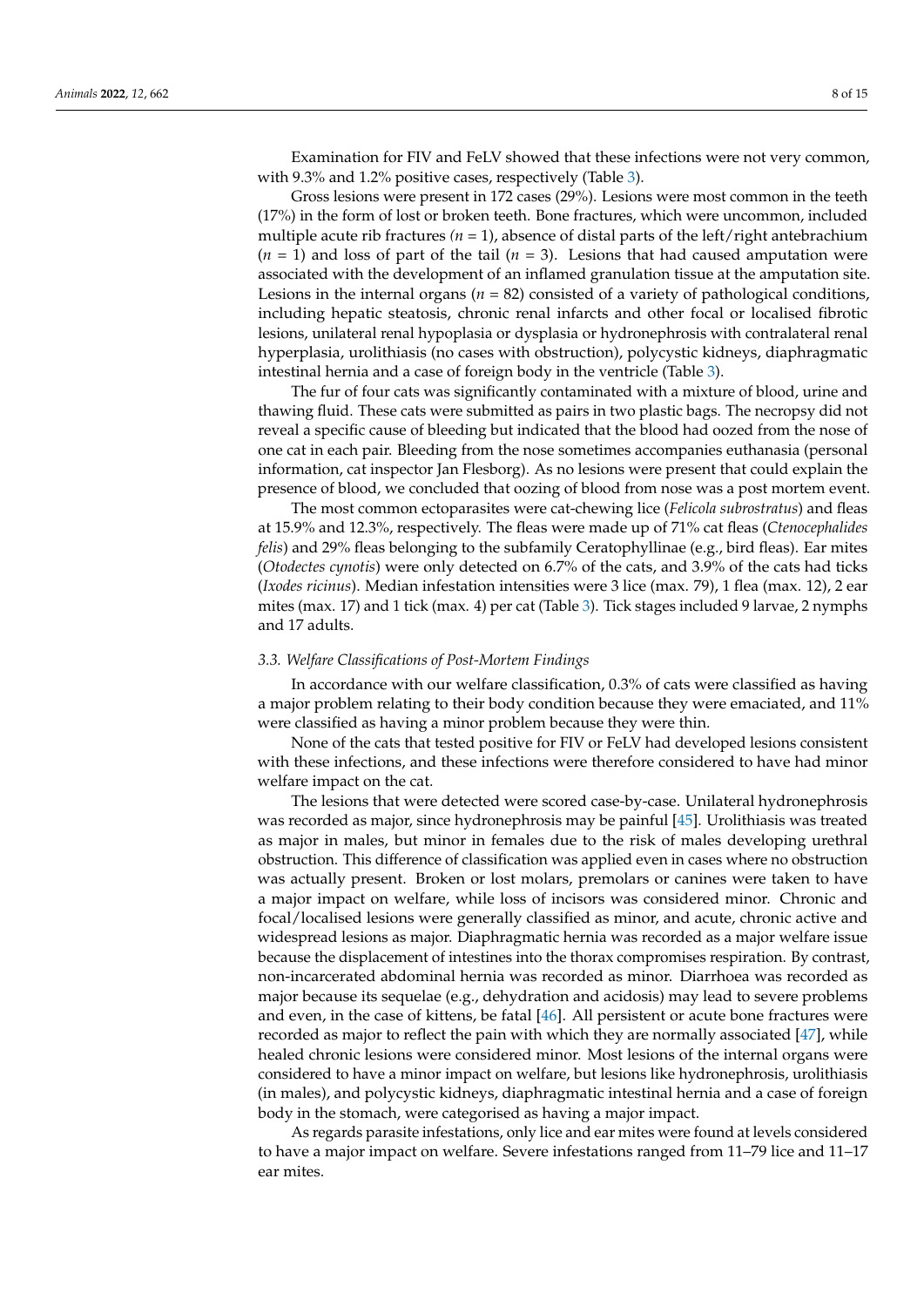Of the 598 cats we examined, 54% (95% CI 50; 58%) were found to be without conditions having an adverse effect on their welfare, and 83% (95% CI 81; 87%) were either normal or had only conditions with a minor impact on welfare. Thus, 17% of the animals examined had a condition that was considered to have had a major impact on their welfare. Assessment of the individual conditions with a major impact on welfare showed that only 2% (14) of the cats had had two such conditions. None of the cats had had more than two conditions with major impact (Table [4\)](#page-8-0).

<span id="page-8-0"></span>**Table 4.** Distribution of total findings and major findings per cat among 598 unowned, unsocialized cats in Denmark in 2019. The findings were summarised based on pathoanatomical findings, findings of ectoparasites and FIV and FeLV. Data were imputed for some cats, because FIV and FeLV *(n* = 7), ectoparasites  $(n = 5)$  and ear mites  $(n = 239)$  were missing.

| <b>Type of Findings</b> | Number of Findings Per Cat | Prevalence | 95% Confidence Interval |
|-------------------------|----------------------------|------------|-------------------------|
| Minor and Major         | 0                          | 54%        | $50 - 58%$              |
|                         |                            | 35%        | $32 - 39\%$             |
|                         |                            | $7.7\%$    | $5.8 - 10.1\%$          |
|                         | 3                          | $2.0\%$    | $1.2 - 3.5\%$           |
|                         | 4                          | 0.3%       | $0.09 - 1.2\%$          |
| Major                   | $\theta$                   | 83%        | 81–87%                  |
|                         |                            | 15%        | $12 - 18%$              |
|                         | ∍                          | 2.3%       | $1.4 - 3.9\%$           |
|                         | 3                          | $0.0\%$    | $0.00 - 0.64\%$         |
|                         | 4                          | $0.0\%$    | $0.00 - 0.64\%$         |

#### **4. Discussion**

## *4.1. Contribution of Study*

To our knowledge this is the most comprehensive study of health-related welfare in unowned unsocialised cats to date. It is unique in only including unsocialised cats which were classified as such by trained observers by means of the cats  $\acute{\ }$  characteristic behaviour when being handled. All the other studies of unowned cats we were able to find [\[4](#page-12-1)[,11](#page-12-8)[,15](#page-12-12)[,16](#page-12-13)[,19\]](#page-12-16) examined both unsocialised and socialised cats. Finally, our study is distinctive in its coverage of a cat population spread across a broad range of geographical locations.

#### *4.2. Discussion of Main Findings Compared to Other Studies*

Many extant studies of unowned cats restrict their focus either to viral disease, notably FIV and FeLV, or to ectoparasitic infections. They probably do so because these conditions are viewed as potential problems for privately owned cats. Where there is an overlap, it is of interest to compare the findings of these studies with what we have found.

Regarding viral infections, the literature on unowned cats contains a rather wide range of findings on the prevalence of FIV and FeLV. However, our findings of 9.3% FIV and 1.2% FeLV sit broadly within the range reported in other studies: 10% FIV, 5% FeLV [\[8\]](#page-12-5); 18.8% FIV, 0.7% FeLV [\[9\]](#page-12-6); 3.6% FIV, 3.6% FeLV [\[10\]](#page-12-7); 15.99% FIV, 0.93% FeLV [\[14\]](#page-12-11); 5.2% FIV, 3.3% FeLV [\[21\]](#page-12-18).

Regarding ectoparasitic infestation, our findings are generally within the range presented in previous studies of unowned cats. Our findings on the incidence of ticks, ear mites and especially fleas were generally at the lower end of the scale on which the findings of previous studies range, while louse infestation was higher than previously recorded [\[17,](#page-12-14)[18](#page-12-15)[,20,](#page-12-17)[48](#page-13-19)[,49\]](#page-13-20). With respect to relative levels of infestation, the range for ticks was as expected, but it was low for fleas as compared with that in owned cats [\[50](#page-13-21)[–52\]](#page-13-22). Similarly, our ear mite findings appeared to be low, though quantification is difficult and only a few studies are available for comparison [\[42,](#page-13-13)[49,](#page-13-20)[53\]](#page-13-23). In contrast, on a few cats lice were found in what appeared to be high numbers, but this may reflect that previous counts related to owned cats [\[50](#page-13-21)[–52\]](#page-13-22). The entire life cycle of the louse can be completed on the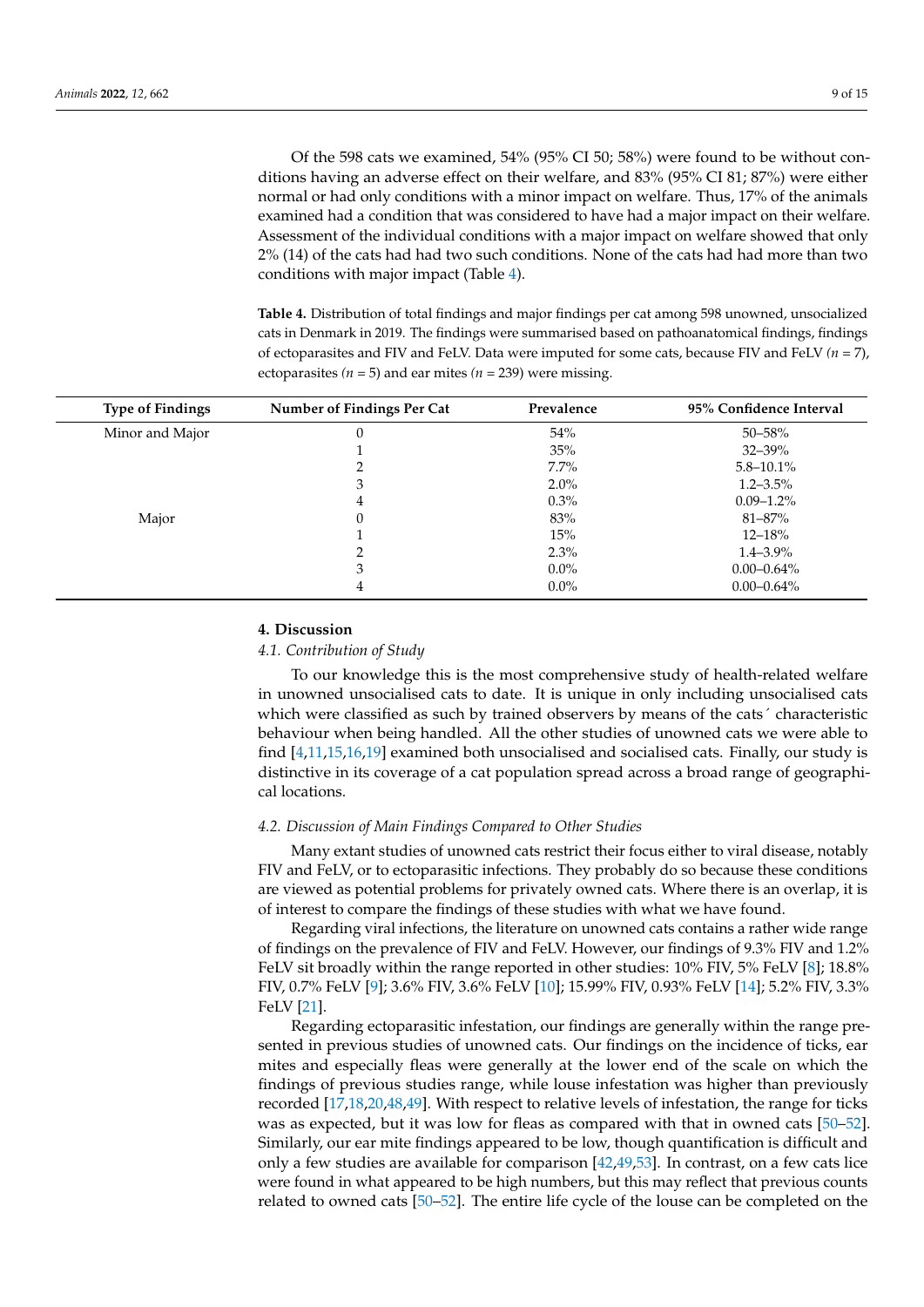host [\[27\]](#page-12-22), and infestations can therefore potentially reach high levels (at least, in the shortterm), as was the case with a few of the cats in our study. Flea eggs are typically deposited in the cat's environment (e.g., in areas where the cat rests), and as the environment may vary a great deal for unsocialised cats [\[54\]](#page-13-24) flea transmission may not be a high risk. Many fleas are opportunistic rather than strictly host-specific, and it is common to find a range of flea species on cats [\[18](#page-12-15)[,20](#page-12-17)[,55\]](#page-13-25).

As we mentioned in the Introduction, we were able to find five studies that had a clear and specific focus on the welfare of unowned cats.

Two Japanese studies [\[15,](#page-12-12)[16\]](#page-12-13) based on observations of cats living in densely populated city areas over two or three year periods concluded that about 50% and 28%, respectively, of the cats were in a state of poor health. The second of the studies included a comparison with managed unowned cats in a TNR programme and concluded that the latter were healthier.

One study from Israel [\[11\]](#page-12-8) based on the survey responses of people who fed cats in an urban area reported that 70% of the cats were neutered, and that '1.6% (54/3337) of the cats were limping, 2% (67/3337) suffered from systemic disease, 4% (135/3337) had skin lesions, and 3.9% (130/3337) were cats suffering from chronic disability'.

An Australian investigation [\[4\]](#page-12-1) looked at a sample of 188 cats that were euthanised because they were unsuitable for rehoming—either because they had incompatible temperament (i.e., exhibited behavioural problems caused very probably by their not being socialised) or because they had untreatable medical conditions. Of these cats, 78% came from urban, suburban or commercial sites, while 22% came from refuse tips in rural areas. It was found that 7% of the animals had notable health issues. 'These included life-threatening injuries in seven cats (four stray cats were struck by motor vehicles, one was euthanised because of severe facial burns, one cat had a badly damaged forelimb, and another had a 100-mm-length axilla abscess probably due to fighting), GI blockages were detected in six cats (four cats with abnormally distended, ischaemic GI tracts, two cats with extremely large furballs of 92 and 171 g), and one cat had a liver tumour which threatened long-term survival.' The cats all had good to excellent body and fur conditions with over 80% of them scoring 3 on a scale from 1 to 3, and none scoring 1. All the cats were infested with fleas, but this did not seem to affect their fur condition to a major extent.

Lastly, a study from an urban area in Puerto Rico [\[19\]](#page-12-16) made use of a two-day visual encounter survey to observe 178 cats, 70% of which were neutered. It was found that 21% of the cats 'presented visible health issues, including scabies, scars, hairless areas, black spots in the mouth and/or around the eyes and ears, and blindness, while some cats were extremely underweight, despite the fact that large amounts of food were provided'. No information is provided in the study on the distribution of these conditions.

Our results are in line with those presented in the studies from Israel and Australia. However, they contrast with the findings in the two studies from Japan in that we found that a much smaller relative number of the cats we examined had major health issues. Like the Australian study, we found that very few cats had a body condition giving rise to concerns. The study from Puerto Rico was less specific as regards its findings on healthrelated welfare issues, but since only 21% of the cats 'presented visible health issues' its findings were not far removed from ours (an exception is the Puerto Rican finding that 'some cats were extremely underweight').

Our study provides good evidence that, although some unsocialised cats in the areas we studied suffer from health-related welfare problems, the majority enjoy a reasonably good level of health-related welfare. Whether our findings can be generalised to unsocialised cats living in other areas, with climatic conditions that differ from those in temperate Denmark, and with different regimes for managing these cats, is an open question.

Of course, some may argue that this group of cats still has a higher level of healthrelated welfare impairment than that seen in cats kept as companions. However, while companion cats are likely to fare better when it comes to some of the problems studied here, such as viral infections and parasite load, they also face several significant welfare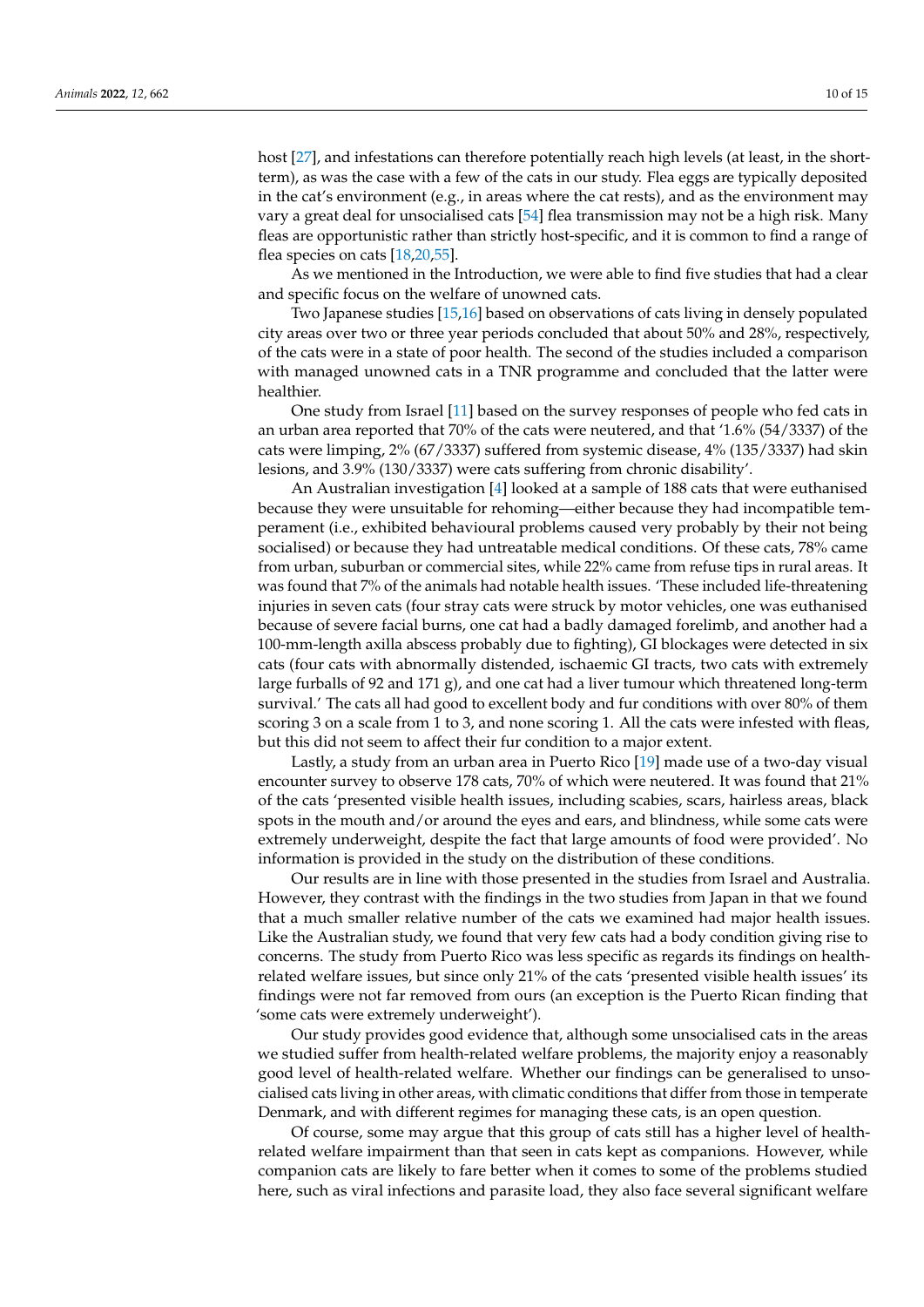problems of their own. So far as weight status is concerned, for example, they seem to be worse off than unowned unsocialised cats. A European study [\[56\]](#page-13-26) has found a level of obesity of 8% among companion cats, and data from the US have indicated that around a third of the companion cats are obese [\[57\]](#page-13-27). A non-negligible share of companion cats also seems to have significant pathological conditions. Thus, a large Finnish study [\[58\]](#page-14-0) found that 28% of companion cats suffered from dental and oral disease, and that 12% had a disorder of the urinary system.

#### *4.3. Limitations*

Our study of the welfare of unsocialised domestic cats examined their health and their nutrition, which are two of the five domains of animal welfare [\[22\]](#page-12-19). We did not examine the behaviour and environment of the cats, and therefore we were only able to consider the mental domain partly through the impacts upon it of health and nutrition. Since the cats we studied were, as far as we could tell, able to roam freely and capable of choosing to interact as they wished, their behavioural needs may to some extent have been fulfilled. However, there may still have been behavioural issues giving rise to problems with fear and distress, and there may have been deficiencies in the environment creating various forms of discomfort. Some of these potential welfare problems could have been tracked by measuring physiological stress reactions in the cats. However, even if it had been practically feasible to do this, it would not have been relevant to measure acute stress in the trapped cats, since the stress reaction measured would reflect reactions to being trapped. In theory, it might have been possible to measure markers of long-term stress in the faeces of the cats, but this probably would not have been feasible, because the cats were not frozen immediately after their death.

We chose to focus on a small number of pathogens, namely FIV and FeLV, and four ectoparasites. Many others could have been looked at, including endoparasites. Endoparasites were indeed assessed for a small part of the sample, and some may have had a major impact on the cats. An example here is *Aelurostrongylus abstrusus*, which can cause respiratory challenges. However, little evidence of *A. abstrusus* was observed in the lungs in the necropsies reported here, as would otherwise have been expected [\[59\]](#page-14-1).

The prevalence of endoparasites will be reported in a separate study on a subsample of the cats. To report it here we would have needed either to conduct an extensive imputation covering about 2/3 of the data to provide the summary scores, or to exclude 2/3 of the data. Neither option was attractive.

The cats were selected on the basis of requests to the Danish cat NGOs Kattens Værn and Dansk Dyreværn Aarhus, both of which help to regulate the population of unsocialised cats in Denmark. The requests for regulation came from individual citizens, housing or other corporations, or from local authorities, who for one reason or another had been dissatisfied about unsocialised cats roaming in their neighbourhoods. This meant that a broad sample of unsocialised cats are represented in the study based on a broad spectrum of reports. Given that an effort was made to cover a wide geographical spread, the sample is as representative of Denmark as is practically possible. However, sampling bias cannot be excluded. One of the more important sources of bias to be considered here is selection bias in the reporting of the cats. This could have gone in two directions: healthy cats may have been reported more often because they were more active; on the other hand, unhealthy cats may have been reported more often because the people making the reports felt pity for them. We also recognise that very sick or dying cats will not have been caught. They would have been hiding. We have no information as to which bias is the more likely to have occurred.

Finally, we have framed our summary of the welfare problems around a distinction between minor and major welfare impacts. This distinction was made a priori as regards body condition, viral infections and ectoparasite levels, and on a case-by-case basis for the patho-anatomical findings. Of course, a degree of subjectivity will be involved in such a classification, and the category 'major' is very broad. It is our view, however, that without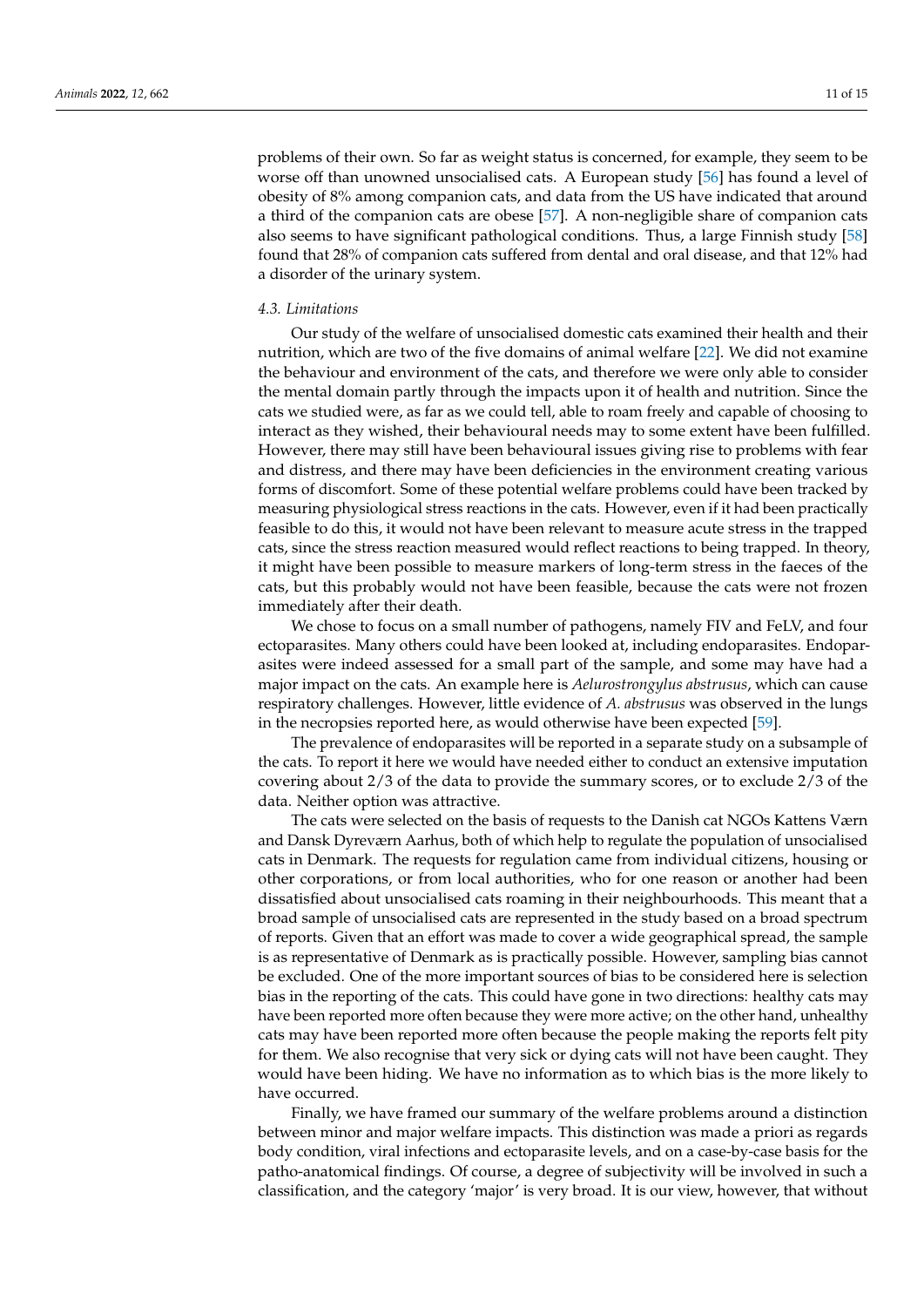this distinction the results would be more misleading than they are now. For those who disagree with our scoring, we present the underlying numbers.

#### **5. Conclusions**

The study shows that unowned unsocialised cats in Denmark do not face a very high load of health-related welfare problems. More than 83% of the studied cats had no major findings and over 55% had no findings at all. Of the 17% cats with major findings, only a small number had two findings with major impact, and no cats had more than two such findings. More than 83% of the cats had a normal body condition. Just 11% were underweight, only 0.3% were emaciated. None were obese. Some of the most common findings were mild infestations with ectoparasites. FIV and FeLV infections were rare, at 9.3% and 1.2%, respectively. Among other patho-anatomical conditions, dental disorders (16.4%) were found to be the most common. Even when it is compared to that found in owned cats, the load of welfare problems here is not very large. There may be a number of self-interested, anthropocentric reasons to routinely euthanise unsocialised cats, but this practice is difficult to justify by pointing to concerns about the welfare of the cats themselves.

**Supplementary Materials:** The following is available online at [https://www.mdpi.com/article/](https://www.mdpi.com/article/10.3390/ani12050662/s1) [10.3390/ani12050662/s1:](https://www.mdpi.com/article/10.3390/ani12050662/s1) Table S1: Health findings from 598 unowned unsocialised cats in Denmark, including the raw data file used for the prevalence estimations.

**Author Contributions:** Conceptualisation, P.S.; methodology, H.M., I.S.T., J.S.A., S.S.N. and P.S.; validation, H.M., I.S.T. and S.S.N.; formal analysis, I.S.T. and S.S.N.; investigation, I.S.T. and H.M.; resources, P.S.; data curation, I.S.T. and S.S.N.; writing—original draft preparation, I.S.T. and P.S.; writing—review and editing, H.M., I.S.T., J.S.A., S.S.N. and P.S.; supervision, P.S. and S.S.N.; project administration, P.S. and S.S.N.; funding acquisition, P.S. All authors have read and agreed to the published version of the manuscript.

**Funding:** This research was funded by research grants from Dyrenes Dags Komité, QATO Fonden, Dyrenes Beskyttelse, Fonden Inges Kattehjem, Foreningen Kustos, Kattens Værn, Kitty og Viggo Freisleben Jensens Fond, and University of Copenhagen. Representatives of some of the funders were part of an advisory group that was consulted about the plans for the research.

**Institutional Review Board Statement:** This study was approved by the Animal Ethics Institutional Board (AEIRB) at the University of Copenhagen, AEIRB approval number: 2021-08-AWD-002A.

**Informed Consent Statement:** Not applicable.

**Data Availability Statement:** All raw data from the necropsies are available in the Supplementary Materials S1-file, Table S1.

**Acknowledgments:** The authors would like to thank the members of the advisory group mentioned above: Jens Jokumsen, Christine Fossing, Christina Fevejle Nielsen, Lone Nielsen and Jørgen Petersen. Thanks also to Jan Flesborg from Kattens Værn for an insight into the TNR strategies performed on unowned free-ranging cats in some parts of Denmark and for other informations on how the cats are handled, and to the other cat inspectors from Kattens Værn for their help in supplying the cats. Thanks are also due to Paul Robinson for editing the English language of the paper. Last but not least, we want to thank a number of people who assisted with the necropsies, the reading of samples, or other practical issues: Hanus Bergsson, Mads-Emil Skjoldborg Bertelsen, Lise-Lotte Christiansen, Emil Hjerrild, Dennis Schultz Jensen, and Catrine Morell.

**Conflicts of Interest:** The authors declare no conflict of interest. The funders had no role in the design of the study; in the collection, analyses, or interpretation of data; in the writing of the manuscript, or in the decision to publish the results.

#### **References**

- <span id="page-11-0"></span>1. Sandøe, P.; Corr, S.; Palmer, C. *Companion Animal Ethics*; UFAW animal welfare series; Wiley: Chichester, West Sussex; Ames, Iowa, 2016; ISBN 978-1-118-37669-0.
- <span id="page-11-1"></span>2. Slater, M.R. The Welfare of Feral Cats. In *The Welfare of Cats*; Rochlitz, I., Ed.; Springer: Dordrecht, The Netherlands; London, UK, 2005; ISBN 978-1-4020-3226-4.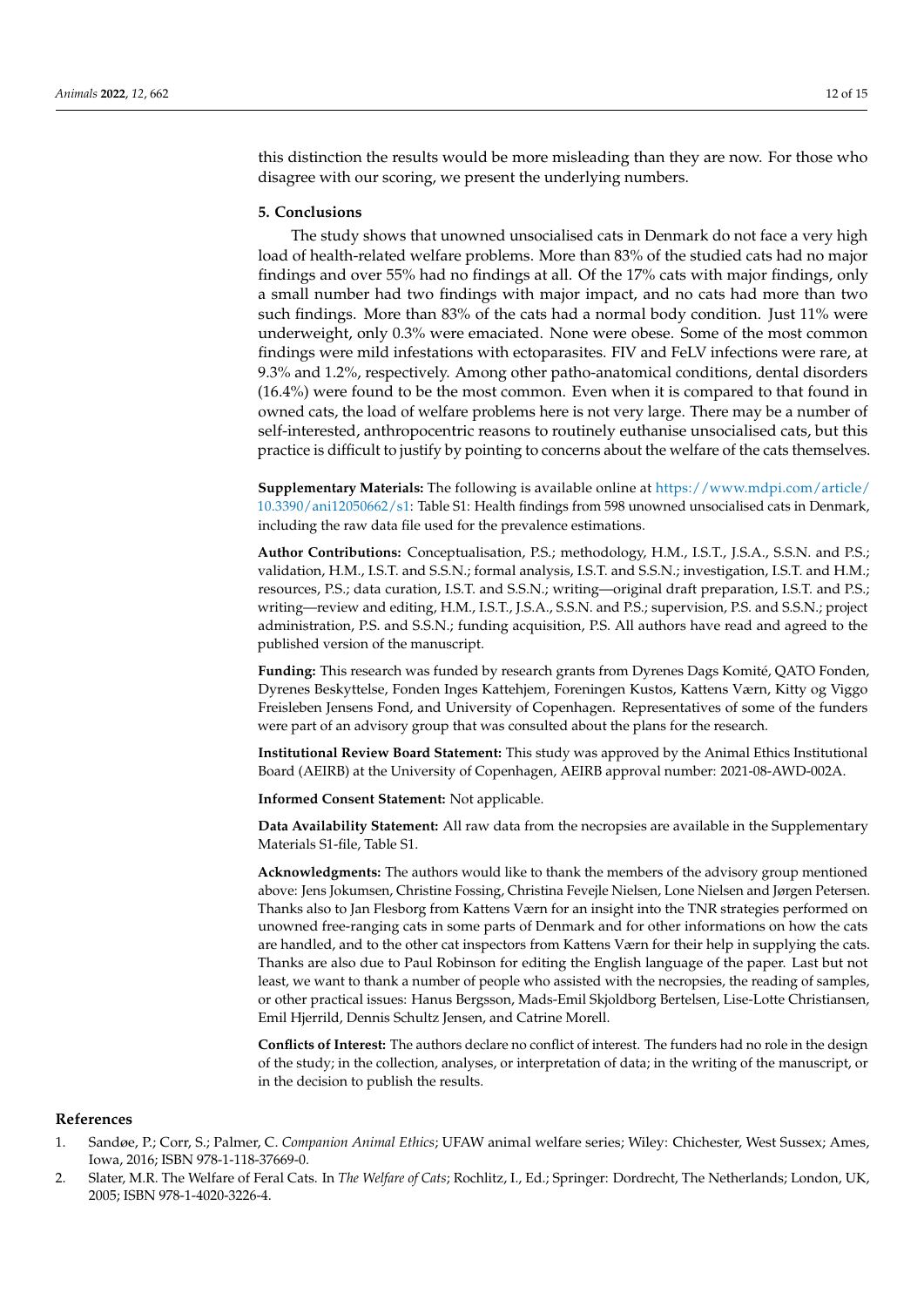- <span id="page-12-0"></span>3. Turner, D.C. A Review of over Three Decades of Research on Cat-Human and Human-Cat Interactions and Relationships. *Behav. Processes* **2017**, *141*, 297–304. [\[CrossRef\]](http://doi.org/10.1016/j.beproc.2017.01.008) [\[PubMed\]](http://www.ncbi.nlm.nih.gov/pubmed/28119016)
- <span id="page-12-1"></span>4. Crawford, H.M.; Calver, M.C.; Fleming, P.A. Subsidised by Junk Foods: Factors Influencing Body Condition in Stray Cats (Felis Catus). *J. Urban Ecol.* **2020**, *6*, juaa004. [\[CrossRef\]](http://doi.org/10.1093/jue/juaa004)
- <span id="page-12-2"></span>5. Sandøe, P.; Nørspang, A.P.; Kondrup, S.V.; Bjørnvad, C.R.; Forkman, B.; Lund, T.B. Roaming Companion Cats as Potential Causes of Conflict and Controversy: A Representative Questionnaire Study of the Danish Public. *Anthrozoös* **2018**, *31*, 459–473. [\[CrossRef\]](http://doi.org/10.1080/08927936.2018.1483870)
- <span id="page-12-3"></span>6. Marra, P.P.; Santella, C. *Cat Wars: The Devastating Consequences of a Cuddly Killer*; Princeton University Press: Princeton, NJ, USA, 2016; ISBN 978-0-691-16741-1.
- <span id="page-12-4"></span>7. Lynn, W.S.; Santiago-Ávila, F.; Lindenmayer, J.; Hadidian, J.; Wallach, A.; King, B.J. A Moral Panic over Cats. *Conserv. Biol.* **2019**, *33*, 769–776. [\[CrossRef\]](http://doi.org/10.1111/cobi.13346) [\[PubMed\]](http://www.ncbi.nlm.nih.gov/pubmed/31087701)
- <span id="page-12-5"></span>8. Bollez, A.; de Rooster, H.; Furcas, A.; Vandenabeele, S. Prevalence of External Ear Disorders in Belgian Stray Cats. *J. Feline Med. Surg.* **2018**, *20*, 149–154. [\[CrossRef\]](http://doi.org/10.1177/1098612X17700808) [\[PubMed\]](http://www.ncbi.nlm.nih.gov/pubmed/28375041)
- <span id="page-12-6"></span>9. Garigliany, M.; Jolly, S.; Dive, M.; Bayrou, C.; Berthemin, S.; Robin, P.; Godenir, R.; Petry, J.; Dahout, S.; Cassart, D.; et al. Risk Factors and Effect of Selective Removal on Retroviral Infections Prevalence in Belgian Stray Cats. *Vet. Rec.* **2016**, *178*, 45. [\[CrossRef\]](http://doi.org/10.1136/vr.103314)
- <span id="page-12-7"></span>10. Burling, A.N.; Levy, J.K.; Scott, H.M.; Crandall, M.M.; Tucker, S.J.; Wood, E.G.; Foster, J.D. Seroprevalences of Feline Leukemia Virus and Feline Immunodeficiency Virus Infection in Cats in the United States and Canada and Risk Factors for Seropositivity. *J. Am. Vet. Med. Assoc.* **2017**, *251*, 187–194. [\[CrossRef\]](http://doi.org/10.2460/javma.251.2.187)
- <span id="page-12-8"></span>11. Gunther, I.; Raz, T.; Klement, E. Association of Neutering with Health and Welfare of Urban Free-Roaming Cat Population in Israel, during 2012–2014. *Prev. Vet. Med.* **2018**, *157*, 26–33. [\[CrossRef\]](http://doi.org/10.1016/j.prevetmed.2018.05.018)
- <span id="page-12-9"></span>12. Borji, H.; Razmi, G.; Ahmadi, A.; Karami, H.; Yaghfoori, S.; Abedi, V. A Survey on Endoparasites and Ectoparasites of Stray Cats from Mashhad (Iran) and Association with Risk Factors. *J. Parasit. Dis.* **2011**, *35*, 202–206. [\[CrossRef\]](http://doi.org/10.1007/s12639-011-0057-0)
- <span id="page-12-10"></span>13. Perego, R.; Proverbio, D.; Bagnagatti De Giorgi, G.; Della Pepa, A.; Spada, E. Prevalence of Otitis Externa in Stray Cats in Northern Italy. *J. Feline Med. Surg.* **2014**, *16*, 483–490. [\[CrossRef\]](http://doi.org/10.1177/1098612X13512119)
- <span id="page-12-11"></span>14. Hellard, E.; Fouchet, D.; Santin-Janin, H.; Tarin, B.; Badol, V.; Coupier, C.; Leblanc, G.; Poulet, H.; Pontier, D. When Cats' Ways of Life Interact with Their Viruses: A Study in 15 Natural Populations of Owned and Unowned Cats (Felis Silvestris Catus). *Prev. Vet. Med.* **2011**, *101*, 250–264. [\[CrossRef\]](http://doi.org/10.1016/j.prevetmed.2011.04.020) [\[PubMed\]](http://www.ncbi.nlm.nih.gov/pubmed/21705099)
- <span id="page-12-12"></span>15. Seo, A.; Tanida, H. Three-Year Route Census Study on Welfare Status of Free-Roaming Cats in Old-Town Onomichi, Japan. *J. Appl. Anim. Welf. Sci.* **2018**, *21*, 203–210. [\[CrossRef\]](http://doi.org/10.1080/10888705.2017.1379401) [\[PubMed\]](http://www.ncbi.nlm.nih.gov/pubmed/28960090)
- <span id="page-12-13"></span>16. Mitsui, K.; Sato, S.; Kakuma, Y. Effects of the Community Cats Program on Population Control, Migration and Welfare Status of Free-Roaming Cats in Tokyo, Japan. *Animals* **2020**, *10*, 461. [\[CrossRef\]](http://doi.org/10.3390/ani10030461)
- <span id="page-12-14"></span>17. Mohd Zain, S.N.; Sahimin, N.; Pal, P.; Lewis, J.W. Macroparasite Communities in Stray Cat Populations from Urban Cities in Peninsular Malaysia. *Vet. Parasitol.* **2013**, *196*, 469–477. [\[CrossRef\]](http://doi.org/10.1016/j.vetpar.2013.03.030) [\[PubMed\]](http://www.ncbi.nlm.nih.gov/pubmed/23664711)
- <span id="page-12-15"></span>18. Cantó, G.J.; Guerrero, R.I.; Olvera-Ramírez, A.M.; Milián, F.; Mosqueda, J.; Aguilar-Tipacamú, G. Prevalence of Fleas and Gastrointestinal Parasites in Free-Roaming Cats in Central Mexico. *PLoS ONE* **2013**, *8*, e60744. [\[CrossRef\]](http://doi.org/10.1371/journal.pone.0060744) [\[PubMed\]](http://www.ncbi.nlm.nih.gov/pubmed/23573282)
- <span id="page-12-16"></span>19. Castro-Prieto, J.; Andrade-Núñez, M.J. Health and Ecological Aspects of Stray Cats in Old San Juan, Puerto Rico: Baseline Information to Develop an Effective Control Program. *Puerto Rico Health Sci. J.* **2018**, *37*, 110–114.
- <span id="page-12-17"></span>20. Thomas, J.E.; Staubus, L.; Goolsby, J.L.; Reichard, M.V. Ectoparasites of Free-Roaming Domestic Cats in the Central United States. *Vet. Parasitol.* **2016**, *228*, 17–22. [\[CrossRef\]](http://doi.org/10.1016/j.vetpar.2016.07.034)
- <span id="page-12-18"></span>21. Luria, B.J.; Levy, J.K.; Lappin, M.R.; Breitschwerdt, E.B.; Legendre, A.M.; Hernandez, J.A.; Gorman, S.P.; Lee, I.T. Prevalence of Infectious Diseases in Feral Cats in Northern Florida. *J. Feline Med. Surg.* **2004**, *6*, 287–296. [\[CrossRef\]](http://doi.org/10.1016/j.jfms.2003.11.005)
- <span id="page-12-19"></span>22. Mellor, D.J.; Beausoleil, N.J.; Littlewood, K.E.; McLean, A.N.; McGreevy, P.D.; Jones, B.; Wilkins, C. The 2020 Five Domains Model: Including Human–Animal Interactions in Assessments of Animal Welfare. *Animals* **2020**, *10*, 1870. [\[CrossRef\]](http://doi.org/10.3390/ani10101870)
- <span id="page-12-20"></span>23. European Commission. *Commission Regulation (EU) 2016/2066 of 21 November 2016 Amending the Annexes to Regulation (EC) No 1059/2003 of the European Parliament and of the Council on the Establishment of a Common Classification of Territorial Units for Statistics (NUTS)*; European Commission: Brussels, Belgium, 2016; Volume EU/2016/2066.
- <span id="page-12-21"></span>24. Hopkins, G.H.E.; Rothschild, M.; Mardon, D.K. *An Illustrated Catalogue of the Rothschild Collection of Fleas (Siphonaptera) in the British Museum (Natural History): With Keys and Short Descriptions for the Identification of Families, Genera, Species and Subspecies*; Trustees of the British Museum: London, UK, 1953; ISBN 978-0-565-00820-8.
- 25. McDaniel, B. *How to Know the Mites and Ticks*; William C. Brown: Dubuque, Iowa, 1979; ISBN 978-0-697-04757-1.
- 26. Otranto, D.; Dantas-Torres, F.; Santos-Silva, M.M. Ixodes Ricinus (Linnaeus, 1758). In *Ticks of Europe and North Africa: A Guide to Species Identification*; Estrada-Peña, A., Mihalca, A.D., Petney, T.N., Eds.; Springer International Publishing: Cham, Switzerland, 2017; pp. 189–195. ISBN 978-3-319-63760-0.
- <span id="page-12-22"></span>27. Beugnet, F.; Halos, L.; Guillot, J. *Textbook of Clinical Parasitology in Dogs and Cats*; Grupo Asís Biomedia: Zaragoza, Spain, 2018; ISBN 978-2-9550805-2-8.
- <span id="page-12-23"></span>28. Jensen, H.E.; Leifsson, P.S.; Nielsen, O.L.; Agerholm, J.S.; Madsen, L.W.; Iburg, T. *Sektionsteknik*, 1st ed.; DSR Forlag: Frederiksberg, Denmark, 2001; ISBN 978-87-7432-582-6.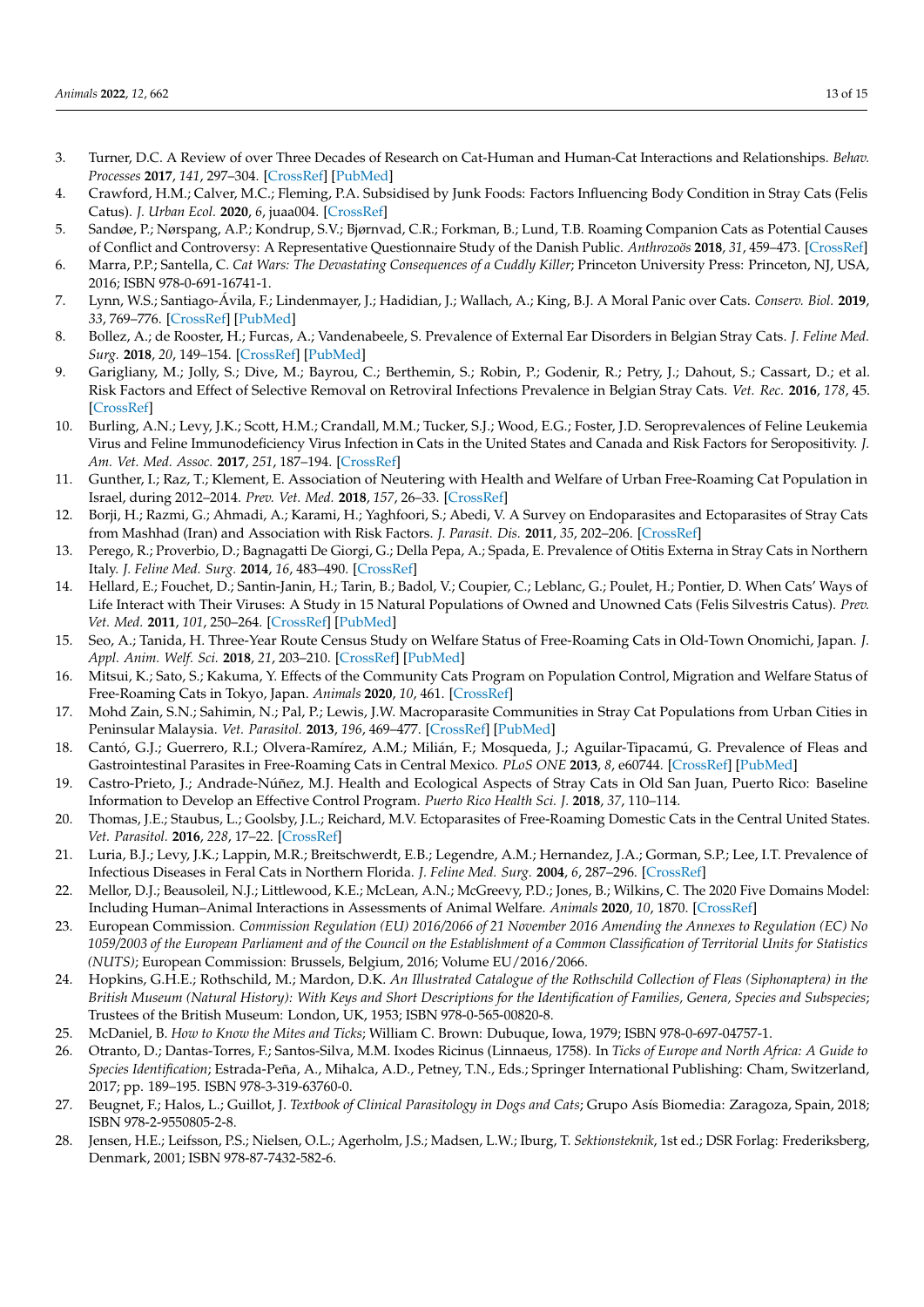- <span id="page-13-0"></span>29. Klein, D.; Musil, C.; Hirt, R.; Gold, P.; Thalhammer, J.; Günzburg, W. Möglichkeiten Und Grenzen Neuer Molekularer Untersuchungsmethoden in Der Klinischen Mikrobiologie: Dargestellt Am Beispiel Des Felinen Immundefizienzvirus. *Wien. Tierarztl. Monatsschr.* **2000**, *87*, 269–277.
- <span id="page-13-1"></span>30. Langhammer, S.; Hübner, J.; Kurth, R.; Denner, J. Antibodies Neutralizing Feline Leukaemia Virus (FeLV) in Cats Immunized with the Transmembrane Envelope Protein P15E. *Immunology* **2006**, *117*, 229–237. [\[CrossRef\]](http://doi.org/10.1111/j.1365-2567.2005.02291.x) [\[PubMed\]](http://www.ncbi.nlm.nih.gov/pubmed/16423059)
- <span id="page-13-2"></span>31. O'Neill, D.G.; Church, D.B.; McGreevy, P.D.; Thomson, P.C.; Brodbelt, D.C. Longevity and Mortality of Cats Attending Primary Care Veterinary Practices in England. *J. Feline Med. Surg.* **2015**, *17*, 125–133. [\[CrossRef\]](http://doi.org/10.1177/1098612X14536176) [\[PubMed\]](http://www.ncbi.nlm.nih.gov/pubmed/24925771)
- <span id="page-13-3"></span>32. Finn, E.; Freeman, L.M.; Rush, J.E.; Lee, Y. The Relationship Between Body Weight, Body Condition, and Survival in Cats with Heart Failure: Obesity Paradox in Heart Failure. *J. Vet. Intern. Med.* **2010**, *24*, 1369–1374. [\[CrossRef\]](http://doi.org/10.1111/j.1939-1676.2010.0584.x) [\[PubMed\]](http://www.ncbi.nlm.nih.gov/pubmed/20738769)
- <span id="page-13-4"></span>33. Teng, K.T.; McGreevy, P.D.; Toribio, J.-A.L.; Raubenheimer, D.; Kendall, K.; Dhand, N.K. Strong Associations of Nine-Point Body Condition Scoring with Survival and Lifespan in Cats. *J. Feline Med. Surg.* **2018**, *20*, 1110–1118. [\[CrossRef\]](http://doi.org/10.1177/1098612X17752198)
- <span id="page-13-5"></span>34. Robinson, W.; Shaw, S.; Alexander, R.; Robertson, I. Feline Immunodeficiency Virus. *Aust. Vet. J.* **1990**, *67*, 278–280. [\[CrossRef\]](http://doi.org/10.1111/j.1751-0813.1990.tb07796.x)
- <span id="page-13-6"></span>35. Hartmann, K.; Hofmann-Lehmann, R. What's New in Feline Leukemia Virus Infection. *Vet. Clin. N. Am. Small Anim. Pract.* **2020**, *50*, 1013–1036. [\[CrossRef\]](http://doi.org/10.1016/j.cvsm.2020.05.006)
- <span id="page-13-7"></span>36. Marchiondo, A.; Holdsworth, P.; Fourie, F.; Rugg, D.; Hellmann, K.; Snyder, D.; Dryden, M. World Association for the Advancement of Veterinary Parasitology (W.A.A.V.P.) Second Edition: Guidelines for Evaluating the Efficacy of Parasiticides for the Treatment, Prevention and Control of Flea and Tick Infestations on Dogs and Cats. *Vet. Parasitol.* **2013**, *194*, 84–97. [\[CrossRef\]](http://doi.org/10.1016/j.vetpar.2013.02.003)
- <span id="page-13-8"></span>37. Dryden, M.W.; Blakemore, J.C. A Review of Flea Allergy Dermatitis in the Dog and Cat. *Companion Anim. Pract. USA* **1989**, *19*, 10–17.
- <span id="page-13-9"></span>38. Dryden, M.W.; Rust, M.K. The Cat Flea: Biology, Ecology and Control. *Vet. Parasitol.* **1994**, *52*, 1–19. [\[CrossRef\]](http://doi.org/10.1016/0304-4017(94)90031-0)
- <span id="page-13-10"></span>39. Abdullah, S.; Helps, C.; Tasker, S.; Newbury, H.; Wall, R. Pathogens in Fleas Collected from Cats and Dogs: Distribution and Prevalence in the UK. *Parasit. Vectors* **2019**, *12*, 71. [\[CrossRef\]](http://doi.org/10.1186/s13071-019-3326-x)
- <span id="page-13-11"></span>40. Shaw, S.; Birtles, R.; Day, M. Arthropod-Transmitted Infectious Diseases of Cats. *J. Feline Med. Surg.* **2001**, *3*, 193–209. [\[CrossRef\]](http://doi.org/10.1053/jfms.2001.0149) [\[PubMed\]](http://www.ncbi.nlm.nih.gov/pubmed/11795958)
- <span id="page-13-12"></span>41. *ESCCAP Control of Ectoparasites 3 in Dogs and Cats*, 6th ed.; ESCCAP Guideline 03; European Scientific Counsel Companion Animal Parasites: Malvern, UK, 2018; ISBN 978-1-907259-65-4.
- <span id="page-13-13"></span>42. Sotiraki, S.T.; Koutinas, A.F.; Leontides, L.S.; Adamama-Moraitou, K.K.; Himonas, C.A. Factors Affecting the Frequency of Ear Canal and Face Infestation by Otodectes Cynotis in the Cat. *Vet. Parasitol.* **2001**, *96*, 309–315. [\[CrossRef\]](http://doi.org/10.1016/S0304-4017(01)00383-1)
- <span id="page-13-14"></span>43. Van Buuren, S.; Groothuis-Oudshoorn, K. Mice: Multivariate Imputation by Chained Equations in R. *J. Stat. Softw.* **2011**, *45*, 1–67. [\[CrossRef\]](http://doi.org/10.18637/jss.v045.i03)
- <span id="page-13-15"></span>44. Agresti, A.; Coull, B.A. Approximate Is Better than "Exact" for Interval Estimation of Binomial Proportions. *Am. Stat.* **1998**, *52*, 119–126. [\[CrossRef\]](http://doi.org/10.2307/2685469)
- <span id="page-13-16"></span>45. Nuraj, P.; Hyseni, N. The Diagnosis of Obstructive Hydronephrosis with Color Doppler Ultrasound. *Acta Inform. Medica* **2017**, *25*, 178. [\[CrossRef\]](http://doi.org/10.5455/aim.2017.25.178-181)
- <span id="page-13-17"></span>46. Marks, S.L.; Willard, M.D. Diarrhea in Kittens. In *Consultations in Feline Internal Medicine*; Elsevier: Amsterdam, The Netherlands, 2006; pp. 133–143. ISBN 978-0-7216-0423-7.
- <span id="page-13-18"></span>47. Mitchell, S.A.T.; Majuta, L.A.; Mantyh, P.W. New Insights in Understanding and Treating Bone Fracture Pain. *Curr. Osteoporos. Rep.* **2018**, *16*, 325–332. [\[CrossRef\]](http://doi.org/10.1007/s11914-018-0446-8)
- <span id="page-13-19"></span>48. Salant, H.; Mumcuoglu, K.Y.; Baneth, G. Ectoparasites in Urban Stray Cats in Jerusalem, Israel: Differences in Infestation Patterns of Fleas, Ticks and Permanent Ectoparasites. *Med. Vet. Entomol.* **2014**, *28*, 314–318. [\[CrossRef\]](http://doi.org/10.1111/mve.12032)
- <span id="page-13-20"></span>49. Lefkaditis, M.A.; Sossidou, A.V.; Panorias, A.H.; Koukeri, S.E.; Paştiu, A.I.; Athanasiou, L.V. Urban Stray Cats Infested by Ectoparasites with Zoonotic Potential in Greece. *Parasitol. Res.* **2015**, *114*, 3931–3934. [\[CrossRef\]](http://doi.org/10.1007/s00436-015-4688-4)
- <span id="page-13-21"></span>50. Xhaxhiu, D.; Kusi, I.; Rapti, D.; Visser, M.; Knaus, M.; Lindner, T.; Rehbein, S. Ectoparasites of Dogs and Cats in Albania. *Parasitol. Res.* **2009**, *105*, 1577–1587. [\[CrossRef\]](http://doi.org/10.1007/s00436-009-1591-x)
- 51. Capári, B.; Hamel, D.; Visser, M.; Winter, R.; Pfister, K.; Rehbein, S. Parasitic Infections of Domestic Cats, Felis Catus, in Western Hungary. *Vet. Parasitol.* **2013**, *192*, 33–42. [\[CrossRef\]](http://doi.org/10.1016/j.vetpar.2012.11.011)
- <span id="page-13-22"></span>52. Knaus, M.; Rapti, D.; Shukullari, E.; Kusi, I.; Postoli, R.; Xhaxhiu, D.; Silaghi, C.; Hamel, D.; Visser, M.; Winter, R.; et al. Characterisation of Ecto- and Endoparasites in Domestic Cats from Tirana, Albania. *Parasitol. Res.* **2014**, *113*, 3361–3371. [\[CrossRef\]](http://doi.org/10.1007/s00436-014-3999-1) [\[PubMed\]](http://www.ncbi.nlm.nih.gov/pubmed/24994454)
- <span id="page-13-23"></span>53. Lefkaditis, M.A.; Koukeri, S.E.; Mihalca, A.D. Prevalence and Intensity of Otodectes Cynotis in Kittens from Thessaloniki Area, Greece. *Vet. Parasitol.* **2009**, *163*, 374–375. [\[CrossRef\]](http://doi.org/10.1016/j.vetpar.2009.04.027) [\[PubMed\]](http://www.ncbi.nlm.nih.gov/pubmed/19520513)
- <span id="page-13-24"></span>54. Norbury, G.L.; Norbury, D.C.; Heyward, R.P. Space Use and Denning Behaviour of Wild Ferrets (Mustela Furo) and Cats (Felis Catus). *New Zealand J. Ecol.* **1998**, *22*, 149–159.
- <span id="page-13-25"></span>55. Beck, W.; Boch, K.; Mackensen, H.; Wiegand, B.; Pfister, K. Qualitative and Quantitative Observations on the Flea Population Dynamics of Dogs and Cats in Several Areas of Germany. *Vet. Parasitol.* **2006**, *137*, 130–136. [\[CrossRef\]](http://doi.org/10.1016/j.vetpar.2005.12.021) [\[PubMed\]](http://www.ncbi.nlm.nih.gov/pubmed/16442233)
- <span id="page-13-26"></span>56. Colliard, L.; Paragon, B.-M.; Lemuet, B.; Bénet, J.-J.; Blanchard, G. Prevalence and Risk Factors of Obesity in an Urban Population of Healthy Cats. *J. Feline Med. Surg.* **2009**, *11*, 135–140. [\[CrossRef\]](http://doi.org/10.1016/j.jfms.2008.07.002)
- <span id="page-13-27"></span>57. Association for Pet Obesity Prevention. 2018 Pet Obesity Survey Results. Available online: <https://petobesityprevention.org/2018> (accessed on 3 November 2021).